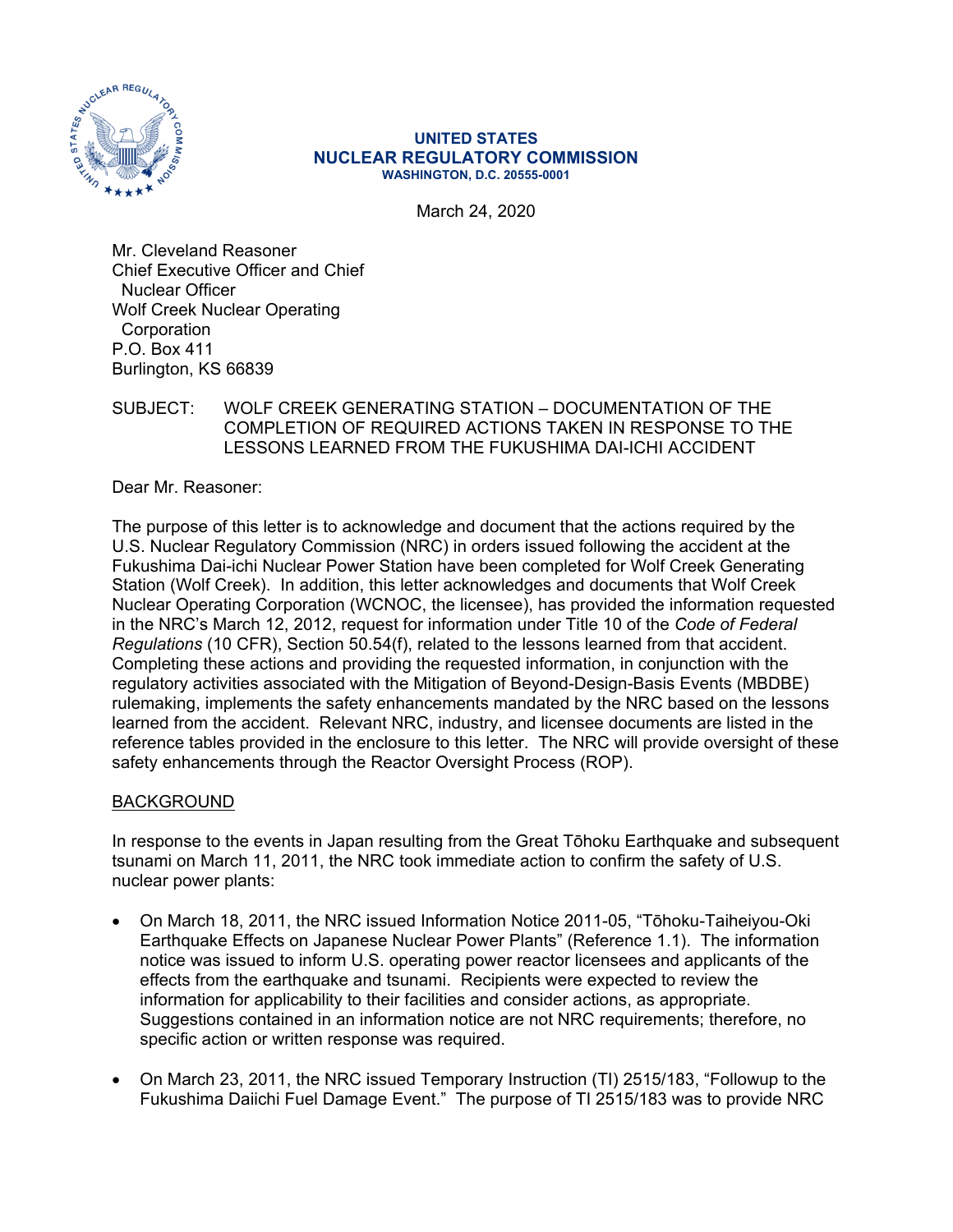inspectors with guidance on confirming the reliability of licensees' strategies intended to maintain or restore core cooling, containment, and spent fuel pool cooling capabilities following events that may exceed the design basis for a plant. The results of the inspection for each licensee were documented in an inspection report (Reference 1.2).

- On March 23, 2011, the Commission provided staff requirements memorandum (SRM) COMGBJ-11-0002, "NRC Actions Following the Events in Japan." The tasking memorandum directed the Executive Director for Operations to establish a senior level agency task force, referred to as the Near-Term Task Force (NTTF), to conduct a methodical and systematic review of the NRC processes and regulations to determine whether the agency should make additional improvements to the regulatory system and make recommendations to the Commission within 90 days for its policy direction (Reference 1.3).
- On April 29, 2011, the NRC issued TI 2515/184, "Availability and Readiness Inspection of Severe Accident Management Guidelines (SAMGs)." The purpose of TI 2515/184 was to inspect the readiness of nuclear power plant operators to implement SAMGs. The results of the inspection were summarized and provided to the NTTF, as well as documented in a 2011 quarterly integrated inspection report for each licensee (Reference 1.4).
- On May 11, 2011, the NRC issued Bulletin (BL) 2011-01, "Mitigating Strategies." BL 2011-01 required licensees to provide a comprehensive verification of their compliance with the regulatory reguirements of 10 CFR 50.54(hh)(2), as well as provide information associated with the licensee's mitigation strategies under that section. In 10 CFR 50.54(hh)(2), it states, in part: "Each licensee shall develop and implement guidance and strategies intended to maintain or restore core cooling, containment, and spent fuel pool cooling capabilities under the circumstances associated with loss of large areas of the plant due to explosions or fire… ." BL 2011-01 required a written response from each licensee (Reference 1.5). Note that the final MBDBE rule (Reference 1.15) moved the requirements formerly in 10 CFR 50.54(hh)(2) to 10 CFR 50.155(b)(2).
- On July 21, 2011, the NRC staff provided the NTTF report, "Recommendations for Enhancing Reactor Safety in the 21st Century: The Near-Term Task Force Review of Insights from the Fukushima Dai-ichi Accident" to the Commission in SECY-11-0093, "Near-Term Report and Recommendations for Agency Actions Following the Events in Japan" (Reference 1.6).
- On October 3, 2011, the staff prioritized the NTTF recommendations into three tiers in SECY-11-0137, "Prioritization of Recommended Actions to Be Taken in Response to Fukushima Lessons Learned." The Commission approved the staff's prioritization, with comment, in the SRM to SECY-11-0137 (Reference 1.7).

A complete discussion of the prioritization of the recommendations from the NTTF report, additional issues that were addressed subsequent to the NTTF report, and the disposition of the issues that were prioritized as Tier 2 or Tier 3 is provided in SECY-17-0016, "Status of Implementation of Lessons Learned from Japan's March 11, 2011, Great Tōhoku Earthquake and Subsequent Tsunami" (Reference 12.10). A listing of the previous Commission status reports, which were provided semiannually, can be found in Table 12 in the enclosure to this letter.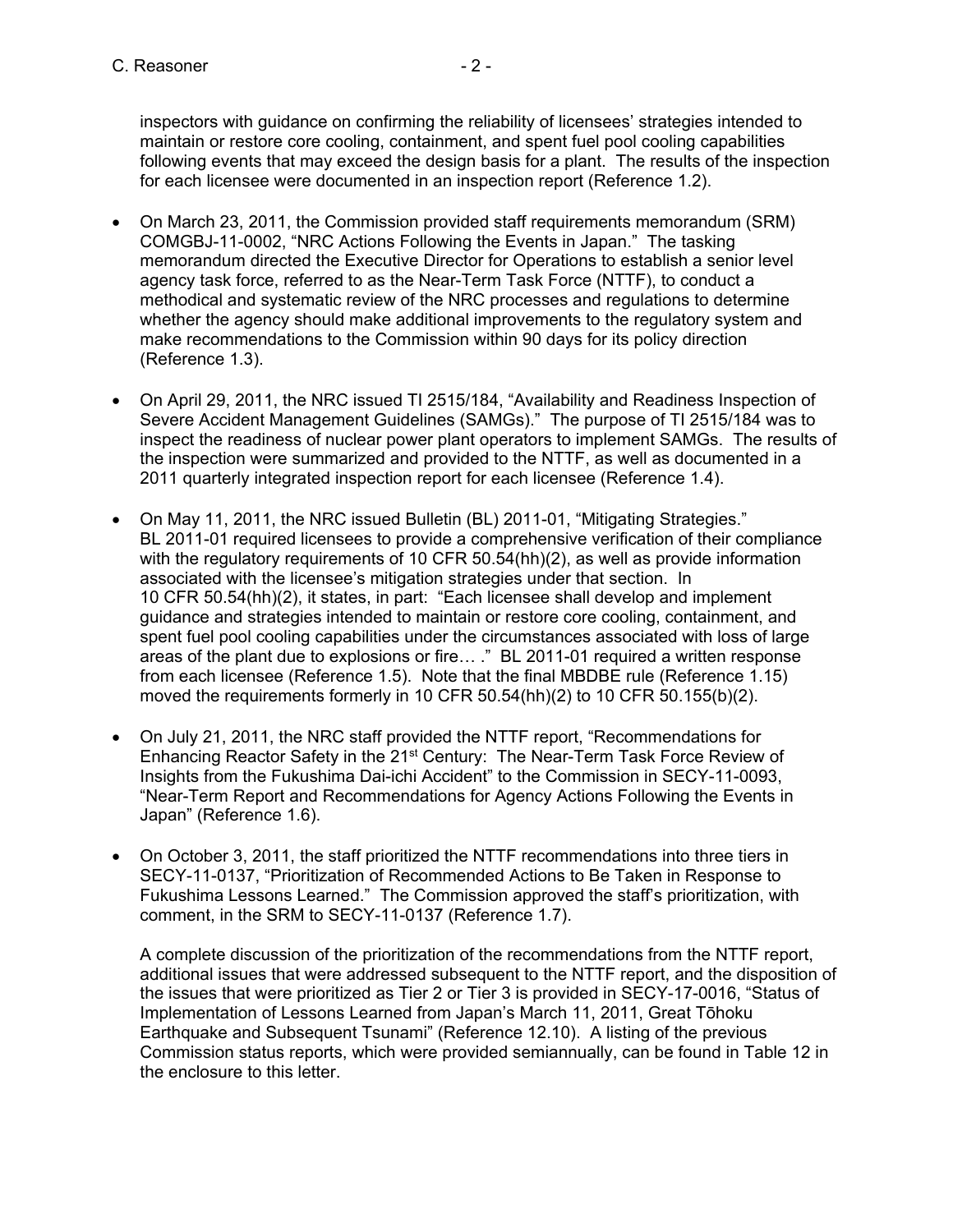The NRC undertook the following regulatory activities to address the majority of the Tier 1 recommendations:

- On March 12, 2012, the NRC issued Orders EA-12-049, "Order Modifying Licenses with Regard to Requirements for Mitigation Strategies for Beyond-Design-Basis External Events," EA-12-050, "Order Modifying Licenses with Regard to Reliable Hardened Containment Vents," and EA-12-051, "Order Modifying Licenses with Regard to Reliable Spent Fuel Pool Instrumentation," and a request for information under 10 CFR 50.54(f) (hereafter referred to as the 50.54(f) letter) to licensees (References 1.8, 1.9, 1.10, and 1.11, respectively).
- On June 6, 2013, the NRC issued Order EA-13-109, "Order Modifying Licenses with Regard to Reliable Hardened Containment Vents Capable of Operation under Severe Accident Conditions" (Reference 1.12), which superseded Order EA-12-050, replacing its requirements with modified requirements.
- $\bullet$  In addition to the three orders and the 50.54(f) letter, the NRC completed rulemaking, 10 CFR 50.155, "Mitigation of Beyond-Design-Basis Events," that made generically applicable the requirements of Orders EA-12-049 and EA-12-051. The draft final rule and supporting documentation were provided to the Commission for approval in SECY-16-0142, "Draft Final Rule – Mitigation of Beyond-Design-Basis Events (RIN 3150-AJ49)" (Reference 1.13). The MBDBE rulemaking effort consolidated several of the recommendations from the NTTF report.

On January 24, 2019, the Commission, via SRM-M190124A (Reference 1.14), approved the final MBDBE rule, with edits. The final rule approved by the Commission contains provisions that make generically applicable the requirements imposed by Orders EA-12-049 and EA-12-051 and supporting requirements. The Commission's direction in the SRM makes it clear that the NRC will continue to follow a site-specific approach to resolve the interaction between the hazard reevaluation and mitigation strategies using information gathered in the 50.54(f) letter process. The NRC staff made conforming changes to the final rule package (Reference 1.15) as directed by the Commission, which included changes to two regulatory guides (References 1.16 and 1.17). The final rule was published in the *Federal Register* on August 9, 2019 (84 FR 39684), with an effective implementation date of September 9, 2019.

Subsequent to Commission approval of the final MBDBE rule, the staff engaged with stakeholders to pursue the expeditious closure of the remaining post-Fukushima 50.54(f) letter responses on a timeframe commensurate with each item's safety significance.

In a draft discussion paper (Reference 1.18) used to support a Category 3 public meeting held on February 28, 2019 (Reference 1.19), the NRC staff outlined the process to be used to review the reevaluated hazard and mitigation strategies assessment (MSA) information provided by licensees considering the differences between the draft final MBDBE rule and the approved final MBDBE rule. Subsequently, the NRC staff provided a screening letter (also called a "binning" letter) for both seismic and flooding hazard reevaluations (References 5.22 and 6.26), which categorized sites based on available information and the status of any commitments made in prior reports and assessments. The process is discussed in greater detail in the "Hazard Reevaluation" and "Mitigation Strategies Assessment" sections of the discussion which follows.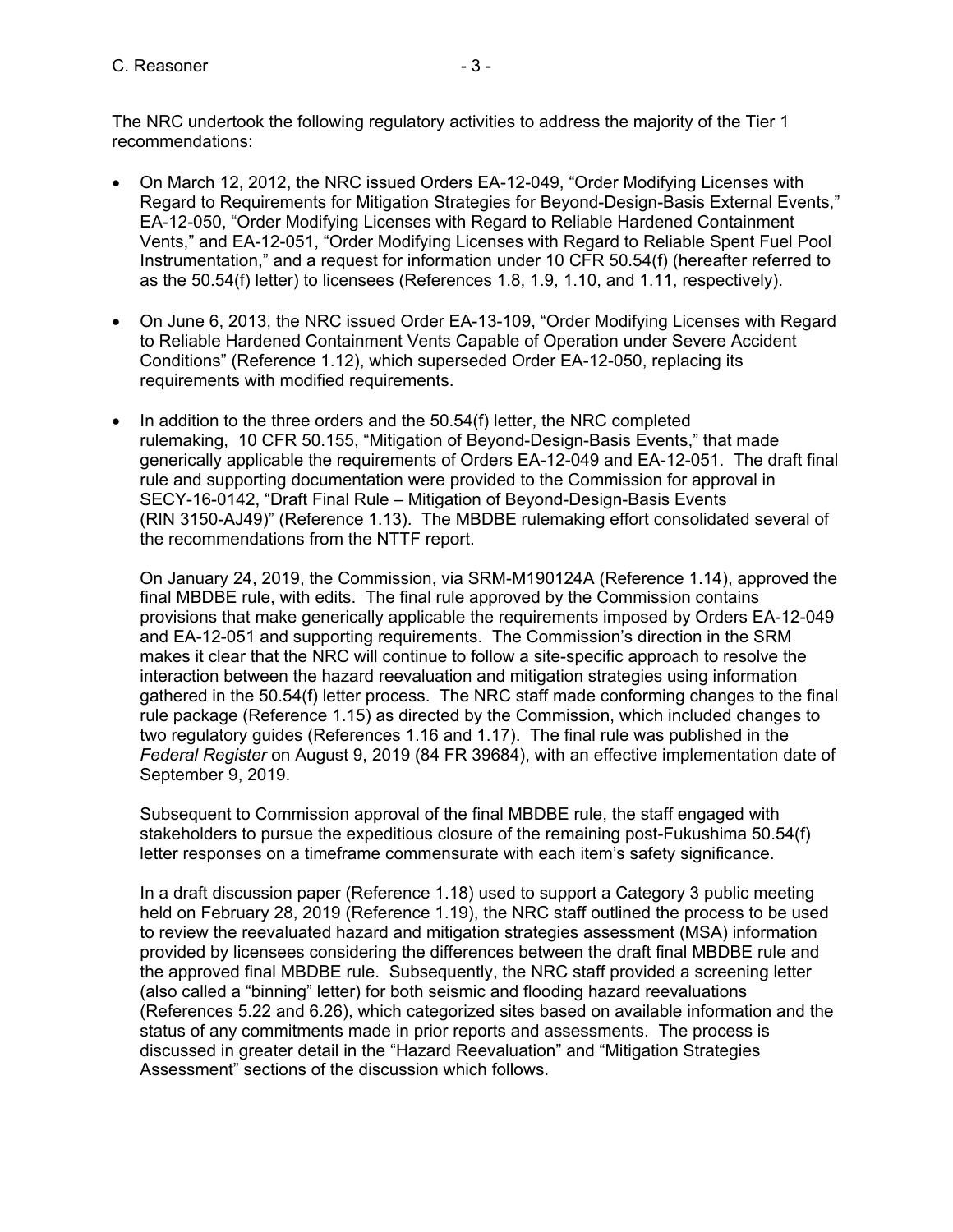This letter acknowledges and documents that the actions required by the NRC in response to the orders, as well as the information provided in response to the March 12, 2012, 50.54(f) letter, have been completed for Wolf Creek. However, the staff is not determining whether the licensee complies with the final MBDBE rule. Oversight of compliance with the final MBDBE rule at Wolf Creek will be conducted through the ROP.

#### **DISCUSSION**

#### **Mitigation Strategies Order**

Order EA-12-049, which applies to Wolf Creek, requires licensees to implement a three-phase approach for mitigation of beyond-design-basis external events (BDBEEs). It requires licensees to develop, implement, and maintain guidance and strategies to maintain or restore core cooling, containment, and spent fuel pool (SFP) cooling capabilities in the event of a BDBEE that results in a simultaneous loss of all alternating current (ac) power and loss of normal access to the ultimate heat sink (LUHS). Phases 1 and 2 of the order use onsite equipment, while Phase 3 requires obtaining sufficient offsite resources to sustain those functions indefinitely.

In August 2012, the Nuclear Energy Institute (NEI) issued Revision 0 of industry guidance document NEI 12-06, "Diverse and Flexible Coping Strategies (FLEX) Implementation Guide," as guidance to comply with the order. The NRC endorsed the guidance in Revision 0 of Japan Lessons-Learned Project Directorate (JLD) interim staff guidance (ISG) document JLD-ISG-2012-01, "Compliance with Order EA-12-049, Order Modifying Licenses with Regard to Requirements for Mitigation Strategies for Beyond-Design-Basis External Events." Subsequently, in December 2015, NEI issued Revision 2 of NEI 12-06 and the NRC endorsed that guidance in Revision 1 of JLD-ISG-2012-01 (Reference 2.1). Licensees were required to provide an overall integrated plan (OIP) to describe how they would comply with the order, along with status reports every 6 months until compliance was achieved (Reference 2.2). The NRC staff provided an interim staff evaluation (ISE) related to the OIP (Reference 2.3). The NRC concluded in the ISE that the licensee provided sufficient information to determine that there is reasonable assurance that the plan, when properly implemented, including satisfactory resolution of the open and confirmatory items, would meet the requirements of Order EA-12-049 at Wolf Creek. The NRC staff also conducted a regulatory audit of the licensee's strategies and issued a report which documented the results of the audit activities (Reference 2.4). Upon reaching compliance with the order requirements, the licensee submitted a compliance letter and a final integrated plan (FIP) to the NRC (Reference 2.5). The FIP describes how the licensee is complying with the order at Wolf Creek.

The NRC staff completed a safety evaluation (SE) of the licensee's FIP (Reference 2.6). The SE informed the licensee that its integrated plan, if implemented as described, provided a reasonable path for compliance with Order EA-12-049 at Wolf Creek. The staff then evaluated the implementation of the plans through inspection, using TI 2515/191, "Implementation of Mitigation Strategies and Spent Fuel Pool Instrumentation Orders and Emergency Preparedness Communications/Staffing/Multi-Unit Dose Assessment Plans." An inspection report was issued to document the results of the TI 2515/191 inspection (Reference 2.7). The NRC will oversee implementation of the mitigation strategies requirements under the final MBDBE rule requirements through the ROP.

Phase 3 of Order EA-12-049 required licensees to obtain sufficient offsite resources to sustain the required functions indefinitely. There are two redundant National Strategic Alliance for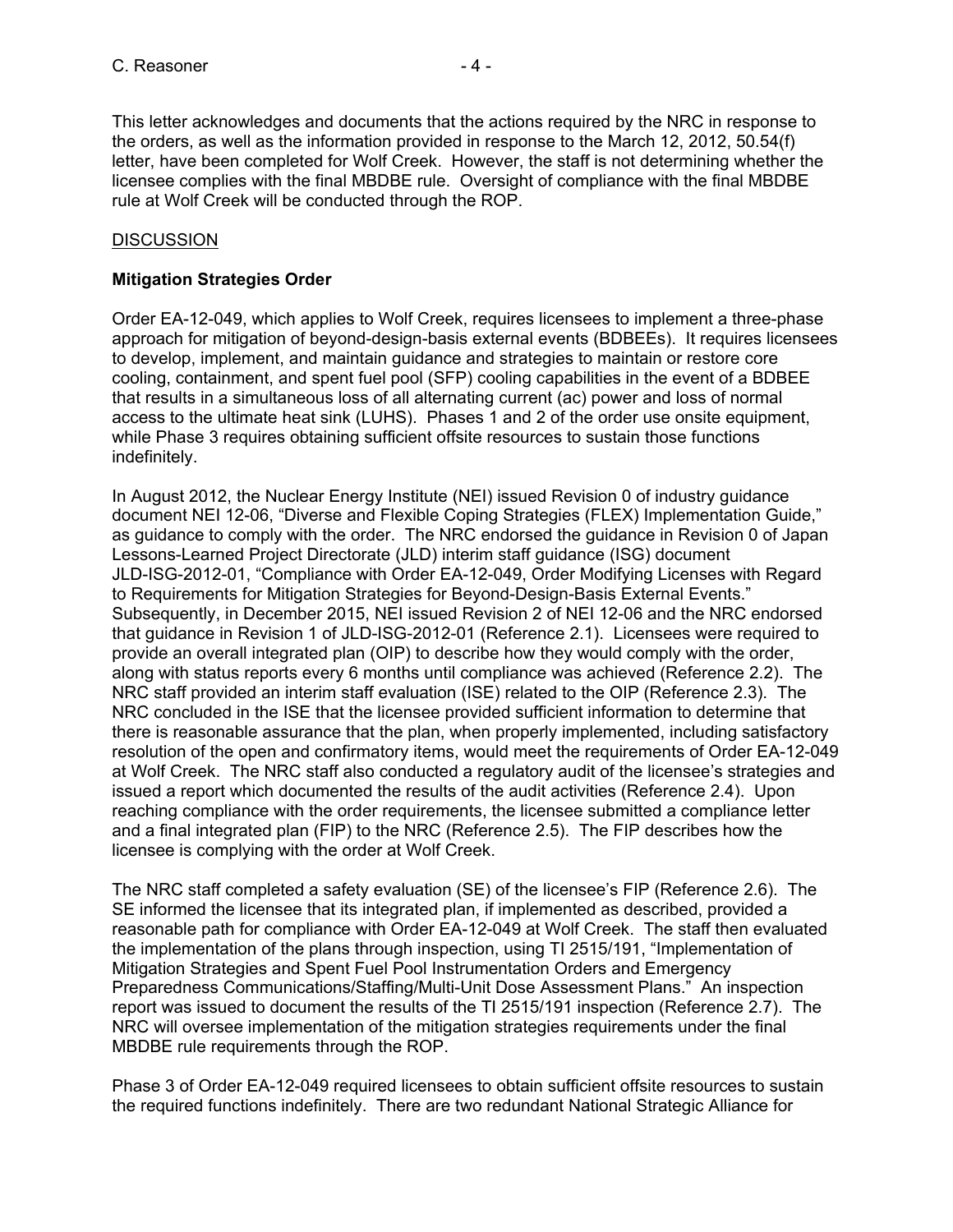FLEX Emergency Response (SAFER) Response Centers (NSRCs), one located in Memphis, Tennessee, and the other in Phoenix, Arizona, which have the procedures and plans in place to maintain and deliver the equipment needed for Phase 3 from either NSRC to any participating U.S. nuclear power plant when requested (Reference 2.8). The NRC staff evaluated and inspected the NSRCs and the SAFER program, plans, and procedures (References 2.9 and 2.10). Subsequently, SAFER provided two addenda to document the treatment of equipment withdrawn from the NSRCs (Reference 2.11). The NRC reviewed the addenda and documented its conclusion in an updated staff assessment (Reference 2.12). The NRC concluded that licensees may reference the SAFER program and implement their SAFER response plans to meet the Phase 3 requirements of the order. The licensee's FIP (Reference 2.5) includes the plans for utilizing the NSRC equipment at Wolf Creek. In its SE (Reference 2.6), the NRC staff concluded that the licensee has developed guidance that, if implemented appropriately, should allow utilization of offsite resources following a BDBEE consistent with NEI 12-06 guidance and should adequately address the requirements of the order.

# **Spent Fuel Pool Instrumentation Order**

Order EA-12-051, which applies to Wolf Creek, required licensees to install reliable SFP level instrumentation with a primary channel and a backup channel, independent of each other, and with the capability to be powered independent of the plant's power distribution systems. The NEI issued NEI 12-02, "Industry Guidance for Compliance with NRC Order EA-12-051, 'To Modify Licenses with Regard to Reliable Spent Fuel Pool Instrumentation,'" as guidance to be used by licensees to comply with the order. The NRC endorsed this guidance in JLD-ISG-2012-03, "Compliance with Order EA-12-051, Reliable Spent Fuel Pool Instrumentation" (Reference 3.1). Licensees were required to provide an OIP to describe how they would comply with the order, along with status reports every 6 months until compliance was achieved (Reference 3.2). The NRC issued an ISE, providing feedback on the OIP (Reference 3.3). The NRC staff conducted a regulatory audit of the licensee's strategies and issued a report that documented the results of the audit activities (Reference 3.4). Upon reaching compliance with the order requirements, the licensee submitted a compliance letter to the NRC (Reference 3.5), describing how the licensee complied with the order at Wolf Creek.

The NRC staff completed an SE of the actions taken by the licensee in response to the order (Reference 3.6). The SE informed the licensee that its integrated plan, if implemented as described, provided a reasonable path for compliance with Order EA-12-051 at Wolf Creek. The staff then evaluated the implementation of the plan through inspection, using TI 2515/191. An inspection report was issued to document the results of the TI 2515/191 inspection (Reference 3.7). The NRC will oversee implementation of the SFP instrumentation requirements under the final MBDBE rule requirements through the ROP.

# **Reliable Hardened Containment Vent Order**

Order EA-13-109 (Reference 1.12) is only applicable to operating boiling-water reactors (BWRs) with Mark I and Mark II containments. Because the reactor at Wolf Creek is a pressurized water reactor with a large, dry, ambient-pressure containment, this order is not applicable to Wolf Creek.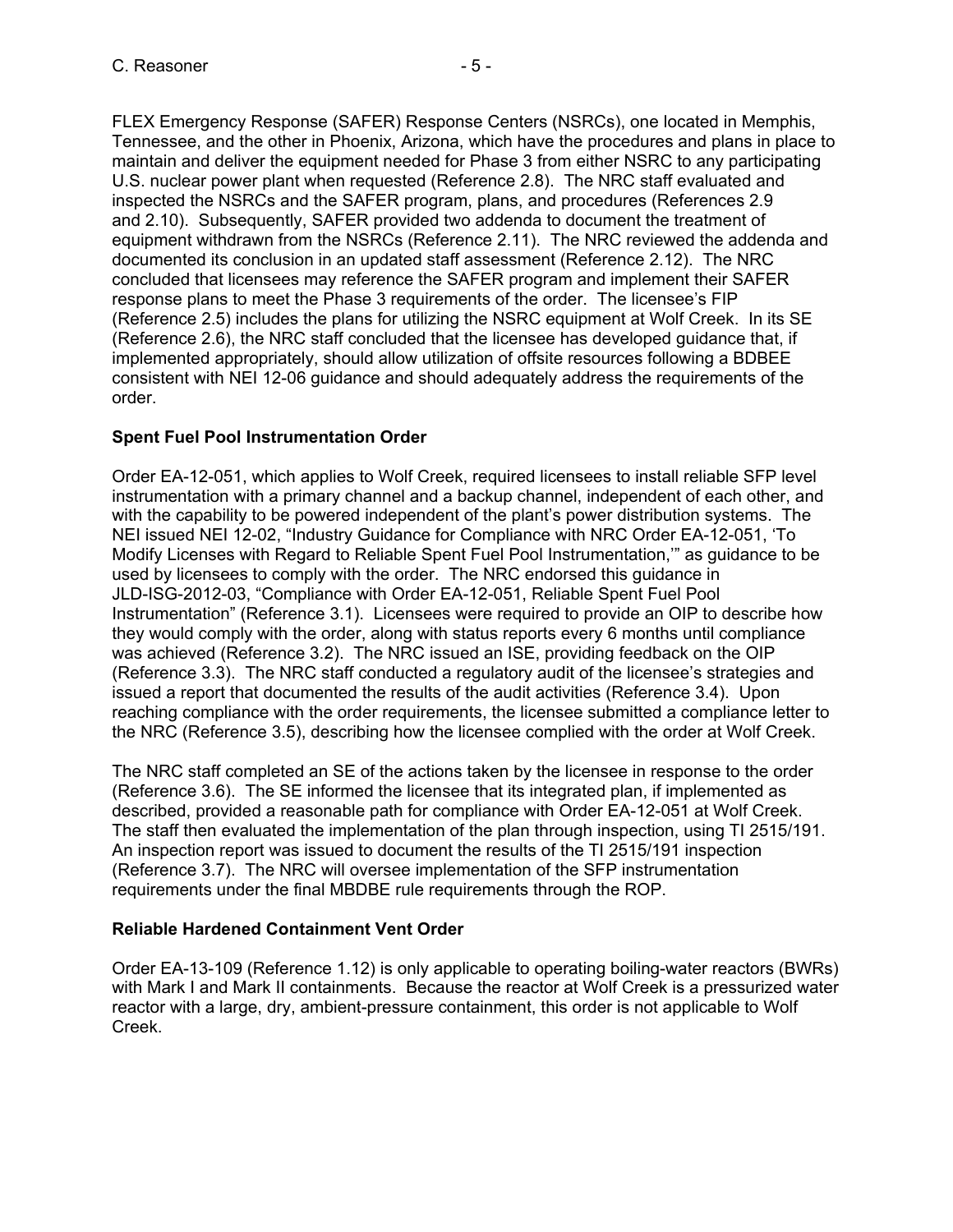# **Request for Information Under 10 CFR 50.54(f)**

The 50.54(f) letter requested operating power reactor licensees to:

- reevaluate the seismic and flooding hazard at their sites using present-day NRC requirements and guidance, and identify actions that are planned to address plant-specific vulnerabilities associated with the reevaluated seismic and flooding hazard;
- perform seismic and flooding walkdowns to verify compliance with the current licensing basis; verify the adequacy of current strategies and maintenance plans; and identify degraded, nonconforming, or unanalyzed conditions related to seismic and flooding protection; and
- provide an assessment of their current emergency communications and staffing capabilities to determine if any enhancements are needed to respond to a large-scale natural emergency event that results in an extended loss of ac power to all reactors at the site, and/or impeded access to the site.

In COMSECY-14-0037, "Integration of Mitigating Strategies for Beyond-Design-Basis External Events and the Reevaluat[i]on of Flooding Hazards" (Reference 6.13), the NRC staff described issues related to the implementation of Order EA-12-049 and the related MBDBE rulemaking, and the completion of flooding reevaluations and assessments. In the SRM to COMSECY-14-0037 (Reference 6.14), the Commission directed the NRC staff to provide a plan for achieving closure of the flooding hazard assessments to the Commission for review and approval. The NRC staff provided this plan in COMSECY-15-0019, "Closure Plan for the Reevaluation of Flooding Hazards for Operating Nuclear Power Plants" (Reference 6.16), which the Commission approved in the SRM to COMSECY-15-0019 (Reference 6.17).

#### Hazard Reevaluations (Enclosures 1 and 2 of the 50.54(f) letter)

Each licensee followed a similar two-phase process to respond to the hazard reevaluations requested by the 50.54(f) letter. In Phase 1, licensees submitted hazard reevaluation reports using NRC-endorsed, industry-developed guidance. The guidance specified that a licensee should determine if interim protection measures were needed while a longer-term evaluation of the impacts of the hazard was completed. The NRC staff reviewed the reevaluated hazard information. Using the reevaluated hazard information and a graded approach, the NRC identified the need for, and prioritization and scope of, plant-specific assessments. For those plants that were required to perform a flooding integrated assessment or a seismic probabilistic risk assessment (SPRA), Phase 2 decisionmaking (as described in a letter dated September 21, 2016 (Reference 5.17)), would determine whether additional plant-specific regulatory actions were necessary. In addition, as discussed in COMSECY-15-0019, most licensees performed an MSA to demonstrate that the licensee had adequately addressed the reevaluated hazards within their mitigation strategies developed for BDBEEs.

In a draft discussion paper (Reference 1.18) used to support a Category 3 public meeting held on February 28, 2019 (Reference 1.19), the NRC staff outlined the process to be used to review the reevaluated hazard and MSA information provided by licensees considering the differences between the draft final MBDBE rule and the approved final MBDBE rule. The purpose of these reviews is to ensure that the conclusions in the various staff assessments continue to support a determination that no further regulatory actions are needed.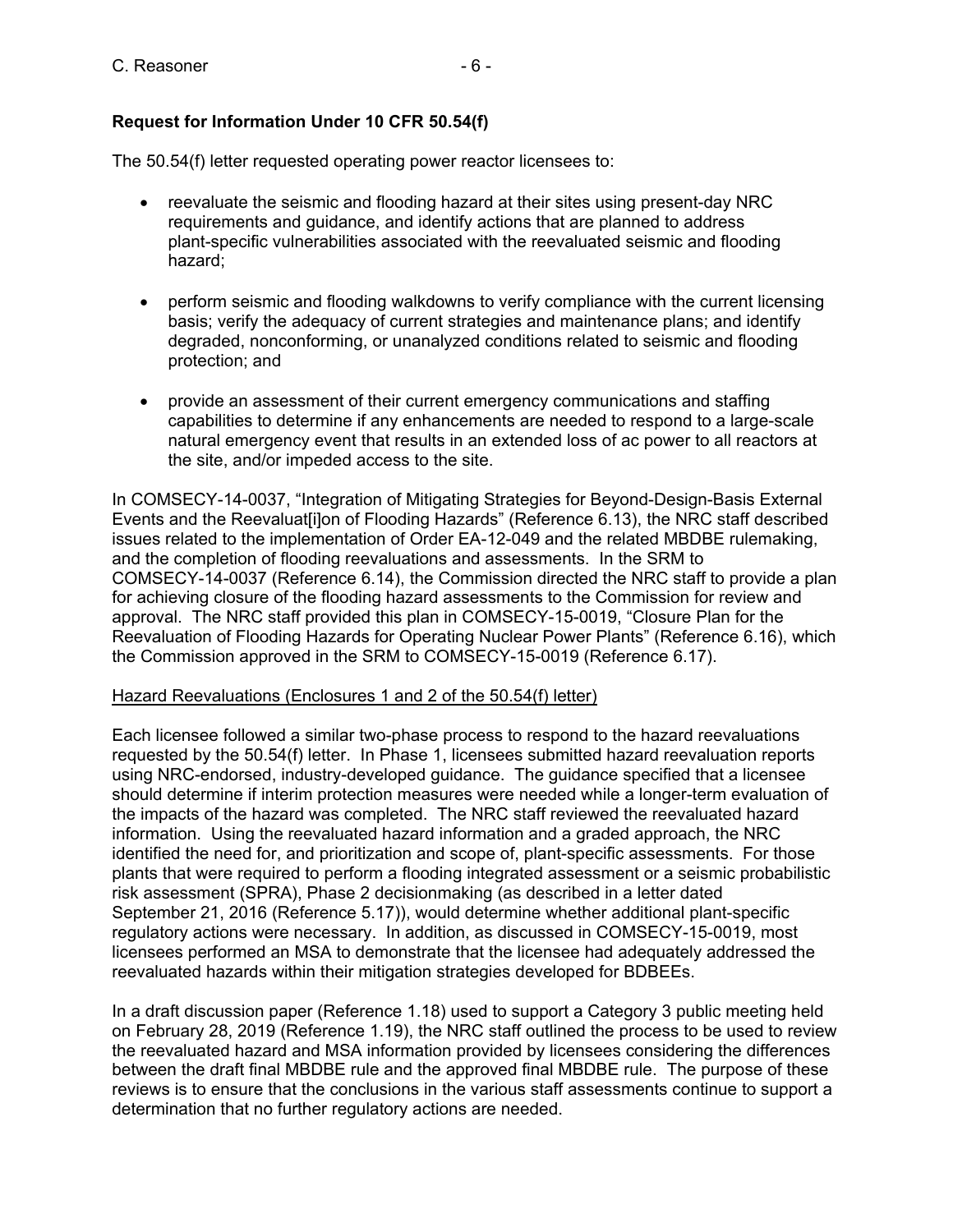As stated in the discussion paper, the NRC subsequently issued a seismic screening letter (Reference 5.22) and a flooding screening letter (Reference 6.25), also called "binning" letters, to all operating power reactor licensees. The purpose of the binning letters is to categorize sites based on available information and the status of any commitments made in prior reports and assessments. Wolf Creek was binned as a Category 1 site for both seismic and flooding. Category 1 includes sites where no additional information or regulatory action is required. This category includes sites, such as Wolf Creek, where the licensee has previously demonstrated that existing seismic capacity or effective flood protection will address the unbounded reevaluated hazards.

## Seismic Hazard Reevaluation (Enclosure 1 of the 50.54(f) letter)

Enclosure 1 of the 50.54(f) letter requested each operating power reactor licensee to complete a reevaluation of the seismic hazard that could affect their sites using updated seismic hazard information and present-day regulatory guidance and methodologies to develop a ground motion response spectrum (GMRS). The licensee was asked to compare their results to the safe-shutdown earthquake (SSE) ground motion and then report to the NRC in a seismic hazard screening report. To provide a uniform and acceptable industry response, the Electric Power Research Institute (EPRI) developed a technical report, EPRI 1025287, "Screening, Prioritization and Implementation Details (SPID) for the Resolution of Fukushima Near-Term Task Force Recommendation 2.1: Seismic," and the NRC endorsed the guidance in a letter dated February 15, 2013 (Reference 5.1). From November 2012 to May 2014, the NRC and the industry provided guidance for the performance of the reevaluated hazard reviews (References 5.2-5.7). The licensee provided a seismic hazard screening report for Wolf Creek (Reference 5.8).

If the new GMRS was not bound by the current design basis (CDB) SSE, Enclosure 1 of the 50.54(f) letter requested more detailed evaluations of the impact from the hazard. Also, the licensee was asked to evaluate whether interim protection measures were needed while the more detailed evaluation was completed. By letter dated May 7, 2013, the NRC endorsed industry-developed guidance, a proposed path forward, and schedules, which were provided in a letter from NEI dated April 9, 2013. Attachment 1 of the NEI letter contains EPRI report 300200704, "Augmented Approach for the Resolution of Fukushima Near-Term Task Force Recommendation 2.1: Seismic," to provide the guidance needed to perform an evaluation of any needed interim protective measures (Reference 5.3). This expedited seismic evaluation process (ESEP) is a screening, evaluation, and equipment modification process performed by licensees to provide additional seismic margin and expedite plant safety enhancements for certain core cooling and containment components while the more detailed and comprehensive plant seismic risk evaluations are being performed. Because an ESEP was required for Wolf Creek (see References 5.10 and 5.11), the licensee submitted an ESEP report. The NRC staff completed a technical review of the ESEP report and documented its review in a response letter (Reference 5.13).

By letter dated May 9, 2014 (Reference 5.10), the NRC informed licensees of the initial screening and prioritization results based on a review of the licensees' seismic hazard screening reports. The NRC updated the screening and prioritization in a letter dated October 3, 2014 (Reference 5.11). The NRC provided the final determination of required seismic evaluations in a letter dated October 27, 2015 (Reference 5.18). These evaluations could consist of an SPRA (Reference 5.1, SPID, Section 6.1.1), limited scope evaluations (High Frequency (Reference 5.14) and/or SFP evaluations (Reference 5.15)), or a relay chatter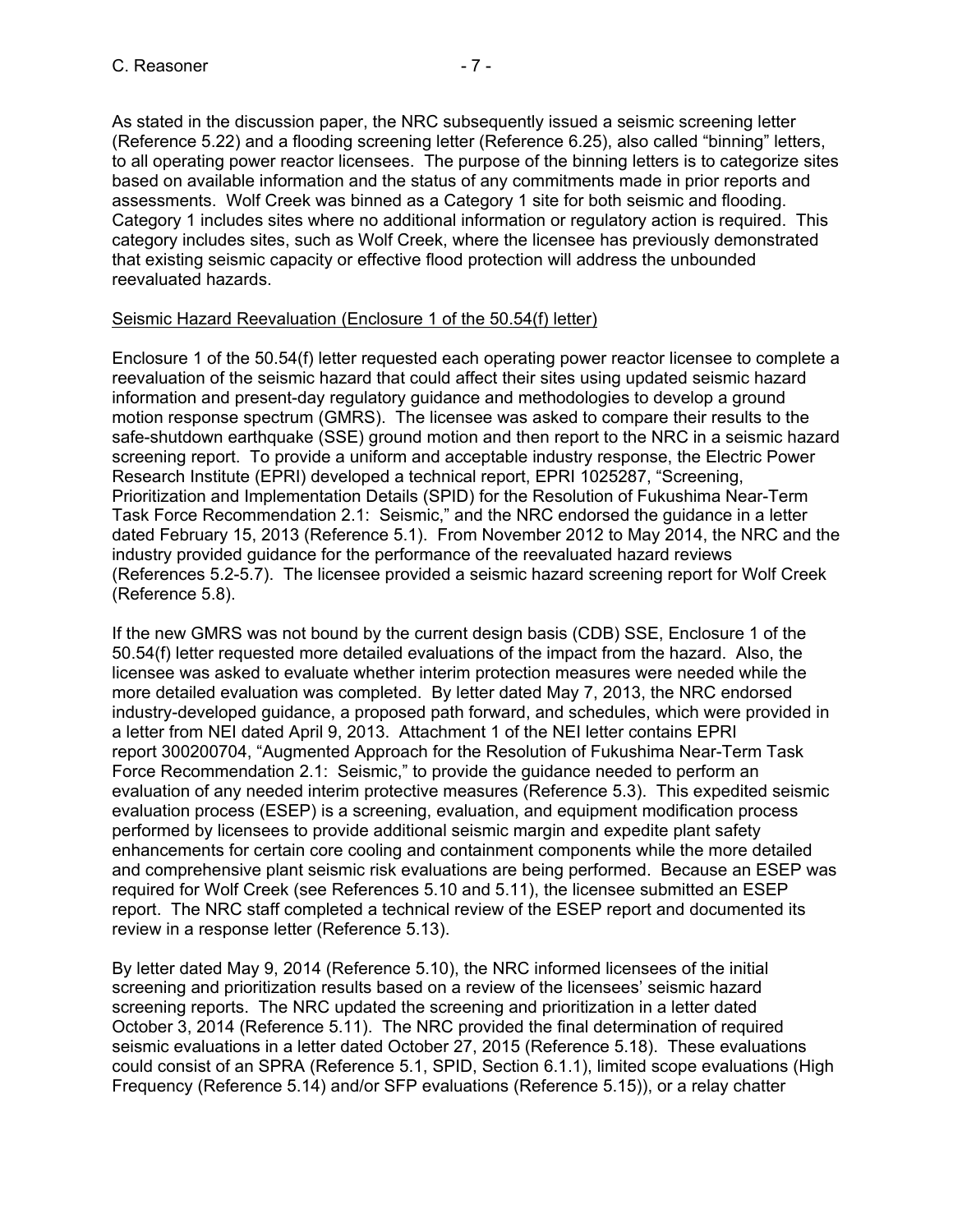evaluation (Reference 5.4). If an SPRA was required, then additional Phase 2 regulatory decisionmaking was required (References 5.16 and 5.17).

The NRC staff completed and documented its review of the licensee's reevaluated seismic hazard in a staff assessment (Reference 5.9). In order to complete its response to the 50.54(f) letter, the licensee submitted a high frequency confirmation report and a SFP evaluation for Wolf Creek (Reference 5.19). An audit was not necessary (Reference 5.20). The NRC reviewed the SFP evaluation report and confirmed that the report met the criteria of the SFP Evaluation Guidance (Reference 5.15). The NRC reviewed the high frequency confirmation report and confirmed that Wolf Creek appropriately implemented the high frequency confirmation guidance (Reference 5.14).

Because the staff's reviews were completed prior to when the final MBDBE rule was approved, the NRC staff, using the process discussed in the seismic binning letter (Reference 5.22), re-visited these conclusions considering the final approved MBDBE rule. The staff confirmed that the conclusions in the various staff assessments continue to support a determination that no further regulatory actions are required for Wolf Creek.

The NRC staff reviewed the information provided and, as documented in the staff assessments (References 5.9 and 5.21), concluded that the licensee provided sufficient information in response to Enclosure 1 of the 50.54(f) letter. The staff acknowledges that all seismic hazard reevaluation activities requested by Enclosure 1 of the 50.54(f) letter have been completed for Wolf Creek. No further information related to the reevaluated seismic hazard is required.

# Flooding Hazard Reevaluation (Enclosure 2 of the 50.54(f) letter)

Enclosure 2 of the 50.54(f) letter requested each operating power reactor licensee to complete a reevaluation of applicable flood-causing mechanisms at their site using updated flooding hazard information and present-day regulatory guidance and methodologies. Licensees were asked to compare their results to the CDB for protection and mitigation from external flood events. The NRC developed guidance to conduct the reevaluations (References 6.1 through 6.6). The licensee submitted a flood hazard reevaluation report (FHRR), with one revision, for Wolf Creek (Reference 6.7) to the NRC as requested by the 50.54(f) letter. Interim actions needed to protect against the reevaluated flood hazard were specified in the FHRR. The NRC inspected the interim actions using TI 2515/190, "Inspection of Licensee's Proposed Interim Actions as a Result of the Near-Term Task Force Recommendation 2.1 Flooding Evaluation" and documented the results in a quarterly integrated inspection report (Reference 6.9). A regulatory audit to support the review of the FHRR was performed and the results documented in an audit report (Reference 6.8). The NRC staff reviewed the FHRR and provided an interim hazard letter (Reference 6.10) to provide feedback on the staff's review of the flooding hazard reevaluations. The interim hazard letter was used by the licensee to complete the flood hazard MSA and other flood hazard evaluations. Separately, the NRC staff documented the technical bases for its conclusions in the interim hazard letters by issuing a staff assessment (Reference 6.11).

In COMSECY-14-0037 (Reference 6.13), the NRC staff requested Commission direction to more clearly define the relationship between Order EA-12-049, the related MBDBE rulemaking, and the flood hazard reevaluations and assessments. Because the NRC was reevaluating its approach to the flooding evaluations, the NRC provided an extension of the due dates for any integrated assessments in a letter dated November 21, 2014 (Reference 6.12). In the SRM to COMSECY-14-0037 (Reference 6.14), the Commission directed the NRC staff to provide a plan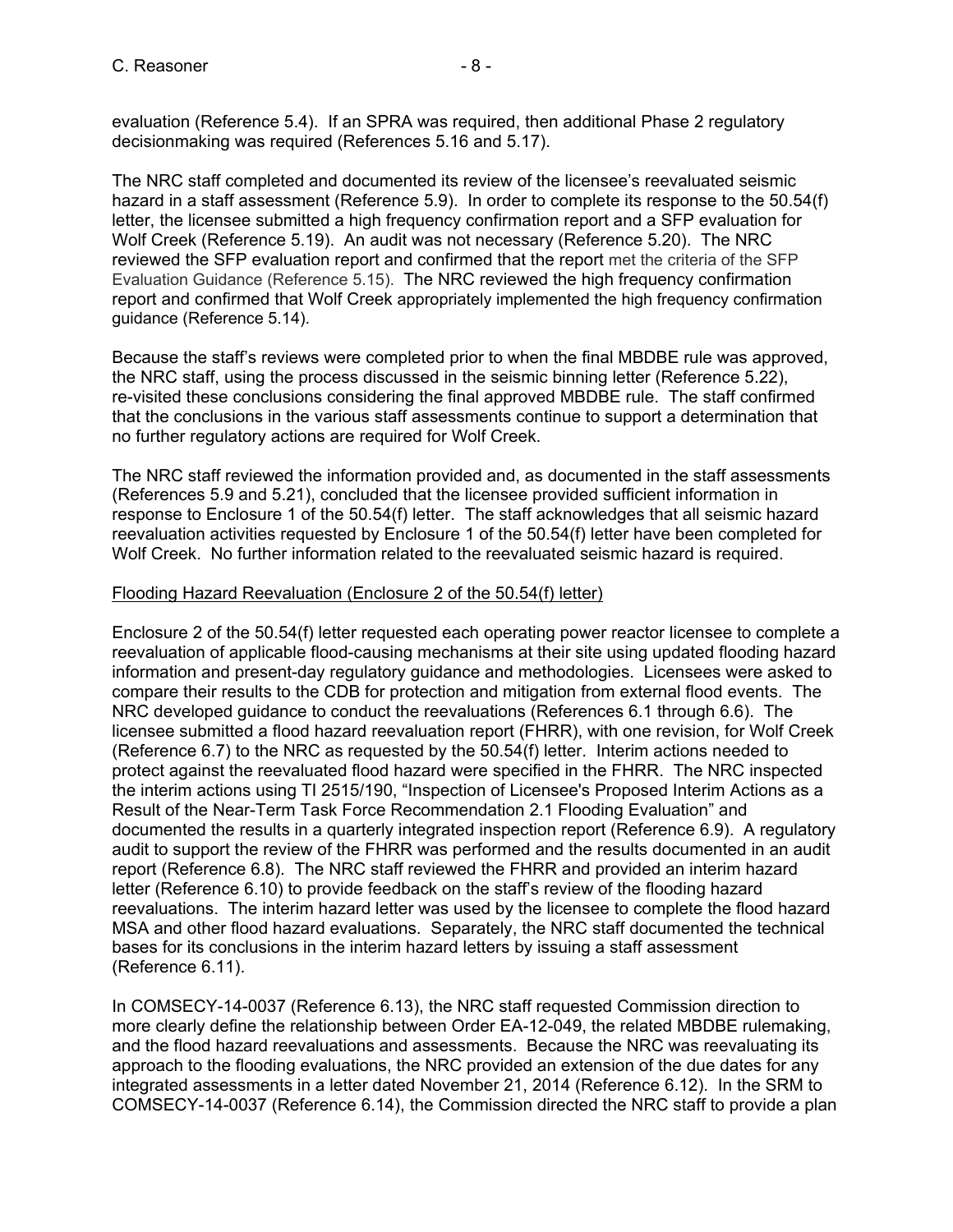for achieving closure of the flooding portion of NTTF Recommendation 2.1 to the Commission for its review and approval. On May 26, 2015, the NRC deferred, until further notice, the date for submitting the integrated assessment reports (Reference 6.15). On June 30, 2015, the NRC staff provided a plan to the Commission in COMSECY-15-0019 (Reference 6.16). On July 28, 2015, the Commission approved the plan in the SRM to COMSECY-15-0019 (Reference 6.17). On September 29, 2015, the NRC issued a letter to licensees to describe the graded approach to the flood hazard reevaluations approved by the Commission (Reference 6.18).

The COMSECY-15-0019 action plan required the NRC staff to develop a graded approach to identify the need for, and prioritization and scope of, plant-specific integrated assessments and evaluation of plant-specific regulatory actions. The NRC staff's graded approach enabled a site with hazard exceedance above its CDB to demonstrate the site's ability to cope with the reevaluated hazard through appropriate protection or mitigation measures which are timely, effective, and reasonable. Integrated assessments were focused on sites with the greatest potential for additional safety enhancements. New guidance for performing the integrated assessments and focused evaluations was developed for this graded approach. The guidance also provided schedule information for submission of any required integrated assessment. On July 18, 2016, the staff issued JLD-ISG-2016-01, "Guidance for Activities Related to Near-Term Task Force Recommendation 2.1, Flooding Hazard Reevaluation, Focused Evaluation and Integrated Assessment" (Reference 6.19). The ISG provided the guidance for Phase 1 flooding assessments, as described in COMSECY-15-0019, and endorsed industry guidance provided in NEI 16-05, "External Flooding Integrated Assessment Guidelines" (Reference 6.19). If an integrated assessment was necessary, then Phase 2 regulatory decisionmaking was required (References 6.23 and 6.24).

As noted in the interim hazard response letter (Reference 6.10), the local intense precipitation and failure of dams and onsite water control/storage structures flood-causing mechanisms at Wolf Creek were not bound by the CDB. Therefore, additional assessments of these flood-causing mechanisms were required. The NRC staff used a graded approach to determine if this site would need to perform an integrated assessment for the reevaluated flooding hazard, or if a focused evaluation would suffice. Based on the graded approach, Wolf Creek completed a focused evaluation (Reference 6.20) to ensure appropriate actions were identified and taken to protect the plant from the reevaluated flood hazard. The NRC staff conducted a regulatory audit (Reference 6.22), completed its review of the focused evaluation, and concluded in the staff assessment (Reference 6.21) that the licensee provided sufficient information in response to the 50.54(f) letter. Audit results were summarized in the staff assessment. No further regulatory actions are required related to the flood hazard reevaluations.

Because the staff's reviews were completed prior to when the final MBDBE rule was approved, the NRC staff, using the process discussed in the flooding binning letter (Reference 6.25), re-visited these conclusions considering the final approved MBDBE rule. The staff confirmed that the conclusions in the various staff assessments continue to support a determination that no further regulatory requirements are required for Wolf Creek.

The NRC staff reviewed the information provided by the licensee and has concluded that sufficient information was provided to be responsive to Enclosure 2 of the 50.54(f) letter. The staff acknowledges that all flooding hazard reevaluation activities requested by Enclosure 2 of the 50.54(f) letter have been completed for Wolf Creek. No further information related to the reevaluated flood hazard is required.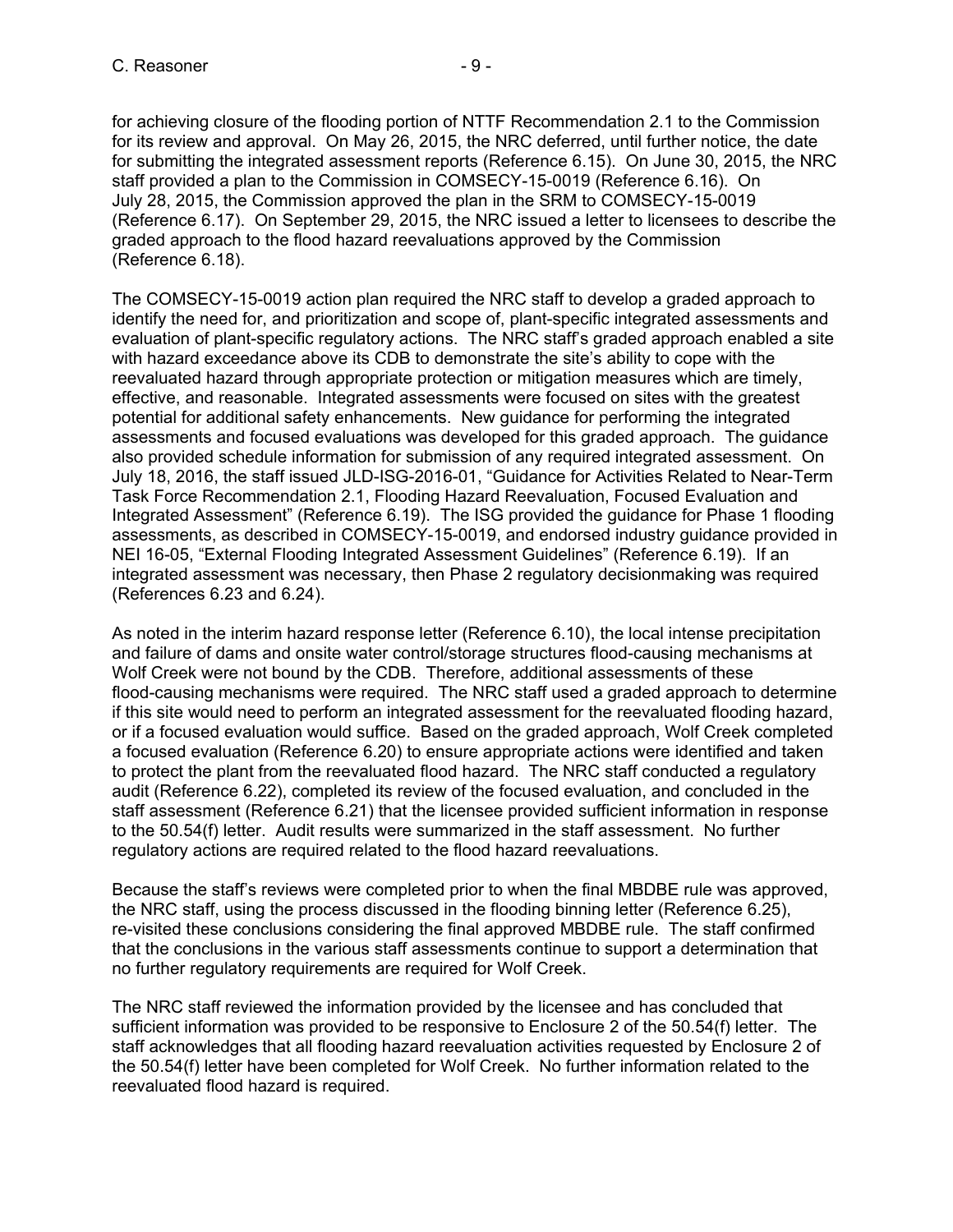# Mitigating Strategies Assessment

In addition to the closure plan for NTTF Recommendation 2.1, the action plan approved by the Commission in the SRM to COMSECY-15-0019 (Reference 7.4) identified the staff efforts to ensure licensees would address the reevaluated hazard information in their mitigation strategies. Proposed requirements related to the MSA were included in the draft final MBDBE rule, but were removed as a requirement from the final approved rule language. The Commission's direction in SRM-M190124A (Reference 1.14) makes clear that the NRC will continue to follow a site-specific approach to resolve the interactions between the hazard reevaluation and mitigation strategies using information gathered in the 50.54(f) letter process.

In a draft discussion paper (Reference 1.18) used to support a Category 3 public meeting held on February 28, 2019 (Reference 1.19), the NRC staff outlined the process to be used to review the reevaluated hazard and MSA information provided by licensees considering the differences between the draft final MBDBE rule and the approved final MBDBE rule. Subsequently, the NRC staff provided a screening letter (also called a "binning" letter) for both seismic and flooding information (References 5.22 and 6.25), which categorized sites based on available information and the status of any commitments made in prior reports and assessments. The majority of MSAs had been submitted and evaluated by the staff prior to the issuance of the binning letters. For the MSA reviews that had not yet been completed, or MSAs that had not yet been submitted, the staff would evaluate the hazard impacts on the mitigation strategies, as appropriate, as part of its review of SPRA reports, flooding FEs, and/or flooding integrated assessments.

The objective of the MSA is to determine whether the mitigation strategies developed for Order EA-12-049 can still be implemented given the reevaluated hazard levels. If it was determined that the mitigation strategies could not be implemented for the reevaluated hazard levels, the MSA could provide other options such as performing additional evaluations, modifying existing mitigating strategies, or developing alternate mitigating strategies or targeted hazard mitigating strategies to address the reevaluated hazard levels. In Revision 1 to JLD-ISG-2012-01, the NRC endorsed industry-developed guidance contained in Appendices G and H of Revision 2 to NEI 12-06 (Reference 7.5) for completing the MSAs. In Revision 2 to JLD-ISG-2012-01, the NRC endorsed the industry-developed guidance of NEI 12-06, Revision 4 (Reference 7.5).

The licensee completed both a flood hazard MSA (Reference 7.6) and a seismic hazard MSA (Reference 7.8) for Wolf Creek. A regulatory audit (Reference 7.10) was not required for either MSA. The NRC staff reviewed the MSA submittals, and issued staff assessments (References 7.7 and 7.9) documenting its review. The NRC staff concluded that the licensee has demonstrated that the mitigation strategies appropriately address the reevaluated hazard conditions. As discussed in the seismic and flooding binning letters (References 5.22 and 6.26), the staff re-visited this conclusion considering the final approved MBDBE rule. The staff confirmed that the conclusions in the MSA staff assessments continue to support a determination that no further regulatory actions are required.

## Walkdowns (Enclosures 3 and 4 of the 50.54(f) letter)

Enclosures 3 and 4 of the 50.54(f) letter requested that licensees perform plant walkdowns to verify compliance with the current licensing basis as it pertains to seismic and flood protection. By letter dated May 31, 2012 (Reference 8.2), the NRC endorsed industry-developed guidance contained in Technical Report EPRI 1025286, "Seismic Walkdown Guidance" (Reference 8.1), for the performance of the seismic walkdowns. By letter dated May 31, 2012 (Reference 9.2),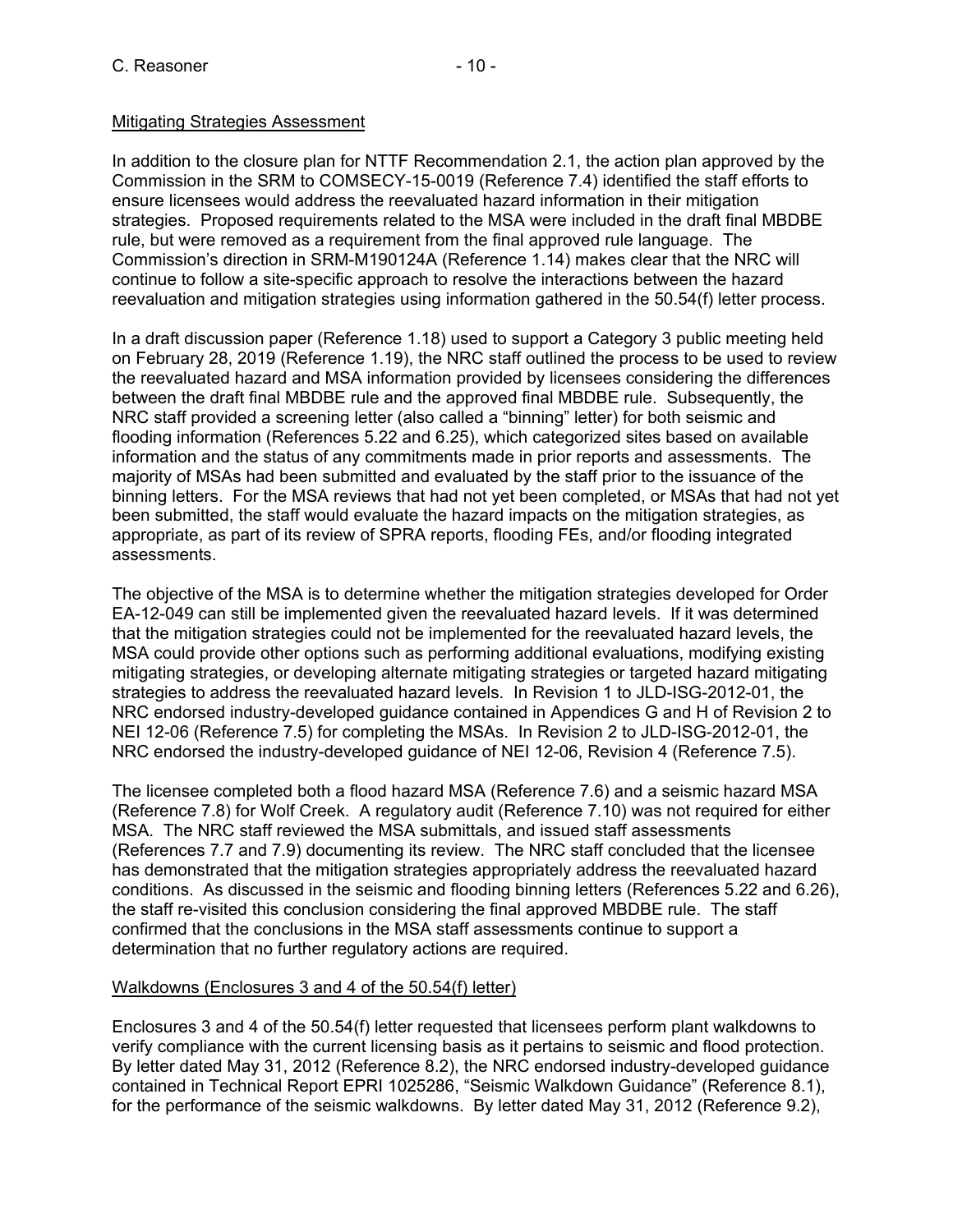the NRC endorsed industry-developed guidance contained in NEI 12-07, "Guidelines for Performing Verification Walkdowns of Plant Flood Protection Features" (Reference 9.1), for performance of the flooding walkdowns. The licensee provided a report for both the seismic and flooding walkdowns at Wolf Creek (References 8.3 and 9.3). The NRC performed onsite inspections per TI 2515/188, "Inspection of Near-Term Task Force Recommendation 2.3 Seismic Walkdowns," and TI 2515/187, "Inspection of Near-Term Task Force Recommendation 2.3 Flooding Walkdowns," and documented the inspection results in a quarterly integrated inspection report (References 8.4 and 9.4). The NRC staff issued staff assessments for both the seismic and flooding walkdowns (References 8.6 and 9.5). Because there were inaccessible items identified during the initial licensee seismic walkdowns, the licensee submitted a subsequent seismic walkdown report after accessing the areas (Reference 8.5). The NRC documented its review of the subsequent walkdown reports in the staff assessment (Reference 8.6).

The NRC staff reviewed the information provided by the licensee and determined that sufficient information was provided to be responsive to Enclosures 3 and 4 of the 50.54(f) letter. The staff acknowledges that all seismic and flooding walkdown activities requested by the 50.54(f) letter have been completed for Wolf Creek.

## Communications and Staffing (Enclosure 5 of the 50.54(f) letter)

Enclosure 5 of the 50.54(f) letter requested licensees to assess their means to power equipment needed to communicate onsite and offsite during a prolonged station blackout event and to identify and implement enhancements to ensure that communications can be maintained during such an event. Also, licensees were requested to assess the staffing required to fill all necessary positions to respond to a multiunit event with impeded access to the site, or to an extended loss of all ac power for single unit sites. Licensees were requested to submit a written response to the information requests within 90 days, or provide a response within 60 days and describe an alternative course of action and estimated completion dates. The licensee proposed an alternative course of action and schedule for Wolf Creek (Reference 10.2), which included a 90-day partial response (Reference 10.3). The NRC acknowledged the schedule changes in a letter dated July 26, 2012 (Reference 10.4).

By letter dated May 15, 2012, the NRC endorsed industry-developed guidance contained in NEI 12-01, "Guideline for Assessing Beyond Design Basis Accident Response Staffing and Communications Capabilities" (Reference 10.1), for the performance of the communications and staffing assessments. The licensee provided the communications assessment and implementation schedule for Wolf Creek (Reference 10.5), and the NRC completed a staff assessment of the licensee's communications assessment (Reference 10.6).

Licensees responded to the staffing portion of the 50.54(f) letter in two phases to account for the implementation of mitigation strategies. Phase 1 staffing assessments were based on the existing station blackout coping strategies with an assumption of all reactors at the site being affected concurrently. The Phase 1 staffing assessment is required for multiunit sites and, therefore, was not required for Wolf Creek. In Phase 2, all licensees assessed the staffing necessary to carry out the mitigation strategies (Reference 10.9). The NRC staff issued a staffing assessment response letter (Reference 10.10). The NRC performed an onsite inspection using TI 2515/191 to verify that the emergency communications and staffing plans at Wolf Creek have been implemented as described by the licensee (Reference 10.11).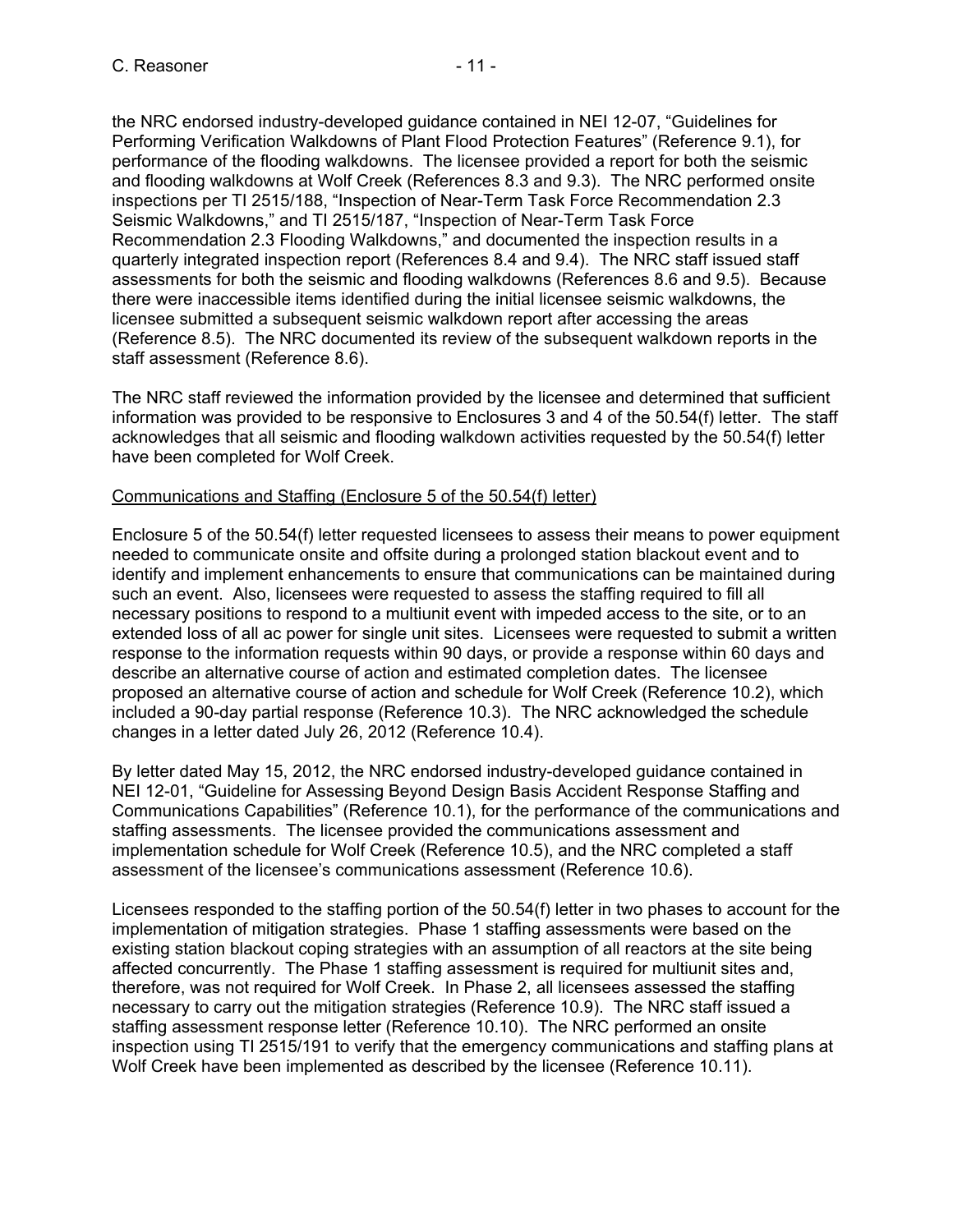Proposed Regulatory Guide 1.228 (Agencywide Documents Access and Management System (ADAMS) Accession No. ML16218A236) was expected to endorse, with clarifications, NEI 12-01, NEI 13-06, "Enhancements to Emergency Response Capabilities for Beyond-Design-Basis Events and Severe Accidents" (Reference 11.16), and NEI 14-01, "Emergency Response Procedures and Guidelines for Beyond-Design-Basis Events and Severe Accidents" (Reference 11.7). However, the final MBDBE rule's language was revised to remove these requirements from the rule. The NRC staff canceled proposed Regulatory Guide 1.228 to reflect the approved changes in the final rule. The NRC will oversee the licensee's implementation of communications and staffing plans which support the mitigation strategies requirements through the ROP.

The NRC staff reviewed the information provided by the licensee and determined that sufficient information was provided to be responsive to Enclosure 5 of the 50.54(f) letter. The staff acknowledges that all emergency preparedness communications and staffing activities requested by Enclosure 5 of the 50.54(f) letter have been completed for Wolf Creek. No further information related to the communications and staffing assessments is required.

# **Additional Industry Commitments**

## Update and Maintain Severe Accident Management Guidelines

The NRC staff provided the proposed MBDBE rule to the Commission on April 30, 2015, in SECY-15-0065, "Proposed Rulemaking: Mitigation of Beyond-Design-Basis Events (RIN 3150-AJ49)" (Reference 11.1) and the Commission issued the SRM to SECY-15-0065 on August 27, 2015 (Reference 11.2). The Commission approved publication of the proposed rule subject to removal of the proposed requirements pertaining to the SAMGs. The Commission also directed the staff to update the ROP to explicitly provide periodic oversight of industry's implementation of the SAMGs. By letter dated October 26, 2015 (Reference 11.3), NEI described the industry initiative, approved by the Nuclear Strategic Issues Advisory Committee as mandatory for all NEI members, to update and maintain the SAMGs. Specifically, each licensee will perform timely updates of their site-specific SAMGs based on revisions to generic severe accident technical guidelines. Licensees will also ensure that SAMGs are considered within plant configuration management processes. As noted in the NEI letter, the licensee provided a letter (Reference 11.4) to establish a site-specific regulatory commitment for Wolf Creek.

In a letter to NEI dated February 23, 2016 (Reference 11.5), the staff outlined its approach for making changes to the ROP in accordance with the Commission direction. The staff engaged NEI and other stakeholders to identify the near-term and long-term changes to the ROP, consistent with the Commission direction and the licensees' near-term and long-term SAMG commitments. In November 2016, the staff revised Inspection Procedure (IP) 71111.18, "Plant Modifications" (Reference 11.6, effective January 1, 2017)), to provide oversight of the initial inclusion of SAMGs within the plant configuration management processes to ensure that the SAMGs reflect changes to the facility over time. In November 2018, the staff published a revision to IP 71111.18 (Reference 11.6, effective January 1, 2019) to provide oversight of the site-specific incorporation of generic owner's groups SAMG guidance revisions.

## Multiunit/Multisource Dose Assessments

In COMSECY-13-0010, "Schedule and Plans for Tier 2 Order on Emergency Preparedness for Japan Lessons Learned," dated March 27, 2013 (Reference 11.13), the NRC staff requested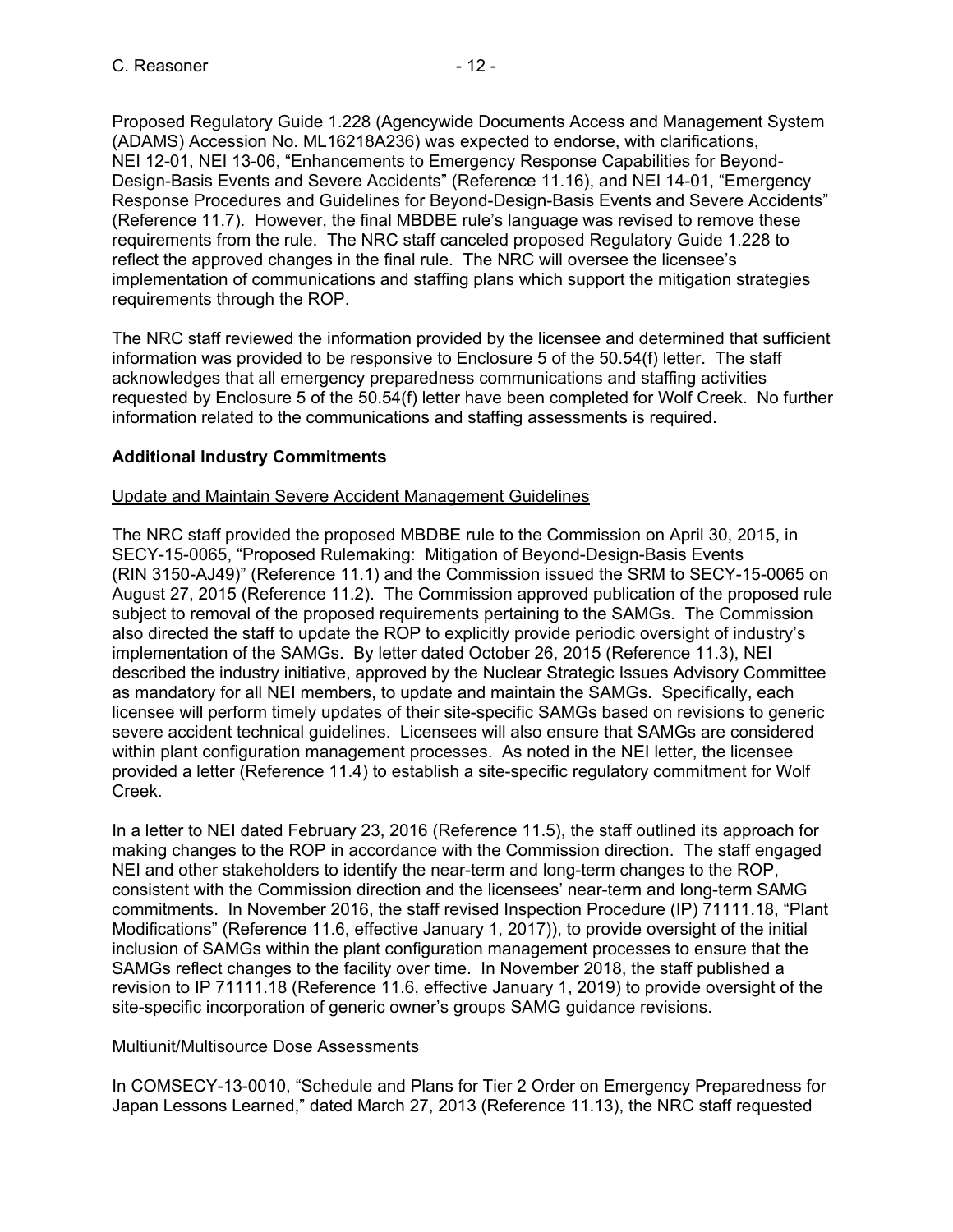Commission approval to implement the NTTF recommendation concerning multiunit/multisource dose assessments by having licensees document their commitment to obtain multiunit/multisource dose assessment capability by the end of 2014, rather than by issuing an order. Multiunit dose assessment capabilities would be made generically applicable through subsequent rulemaking. The Commission approved the staff's requests in the SRM to COMSECY-13-0010, dated April 30, 2013 (Reference 11.14). The licensee commitments are documented in References 11.8 through 11.11.

The NRC staff included the multiunit/multisource dose assessment requirement in the proposed MBDBE rulemaking (Reference 11.1). However, in response to a public comment concerning the 10 CFR 50.109 backfitting justification for the proposed multiple source term dose assessment requirements, the NRC staff determined that this requirement did not meet the criteria for imposition under 10 CFR 50.109(a)(4)(ii). The NRC staff also concluded that this could not be justified as a compliance backfit or as a substantial safety improvement whose costs, both direct and indirect, would be justified considering the potential safety gain. Therefore, these requirements were removed from the draft final rule (Reference 1.13).

The licensee provided the requested information and stated that Wolf Creek will have multiunit/multisource dose assessment capabilities (Reference 11.11) by December 31, 2014. The NRC acknowledged the licensee's submittal (Reference 11.12), verified the implementation of these dose assessment capabilities through inspection per TI 2515/191, and issued an inspection report (Reference 11.15).

## **CONCLUSION**

The NRC staff concludes that WCNOC, the licensee, has implemented the NRC-mandated safety enhancements resulting from the lessons learned from the Fukushima Dai-ichi accident through its implementation of Orders EA-12-049 and EA-12-051 at Wolf Creek. The staff further concludes that the licensee has completed its response to the 50.54(f) letter for Wolf Creek. No further regulatory decisionmaking is required for Wolf Creek related to the Fukushima lessons-learned.

A listing of the applicable correspondence related to the Fukushima lessons-learned activities for Wolf Creek is included as an enclosure to this letter.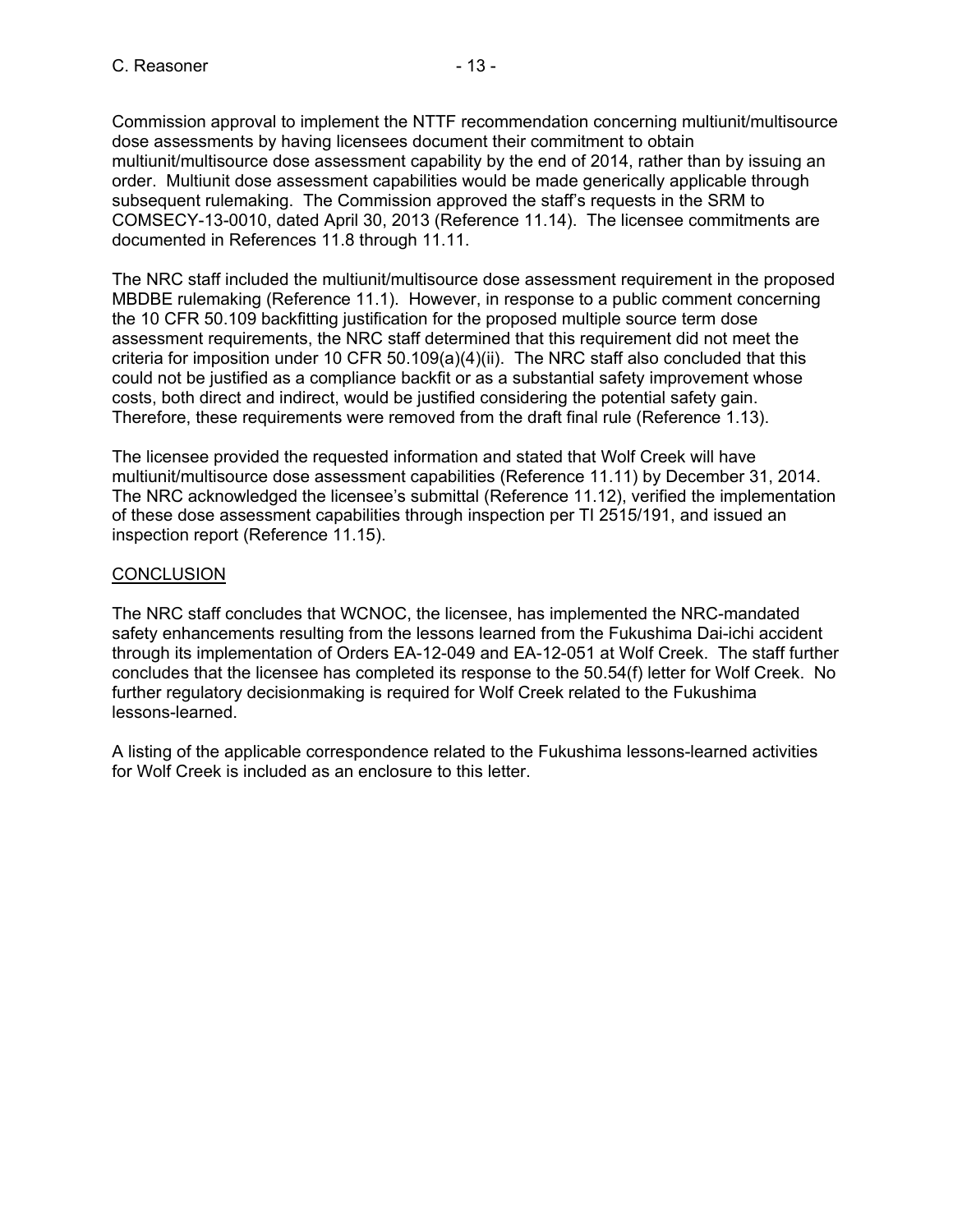If you have any questions, please contact me at 301-415-2621 or by e-mail at Robert.Bernardo@nrc.gov.

Sincerely,

#### */RA/*

 Robert J. Bernardo, Project Manager Integrated Program Management and BDB Branch Division of Operating Reactor Licensing Office of Nuclear Reactor Regulation

Docket No. 50-482

Enclosure: Documents Related to Required Response

cc w/encl: Distribution via Listserv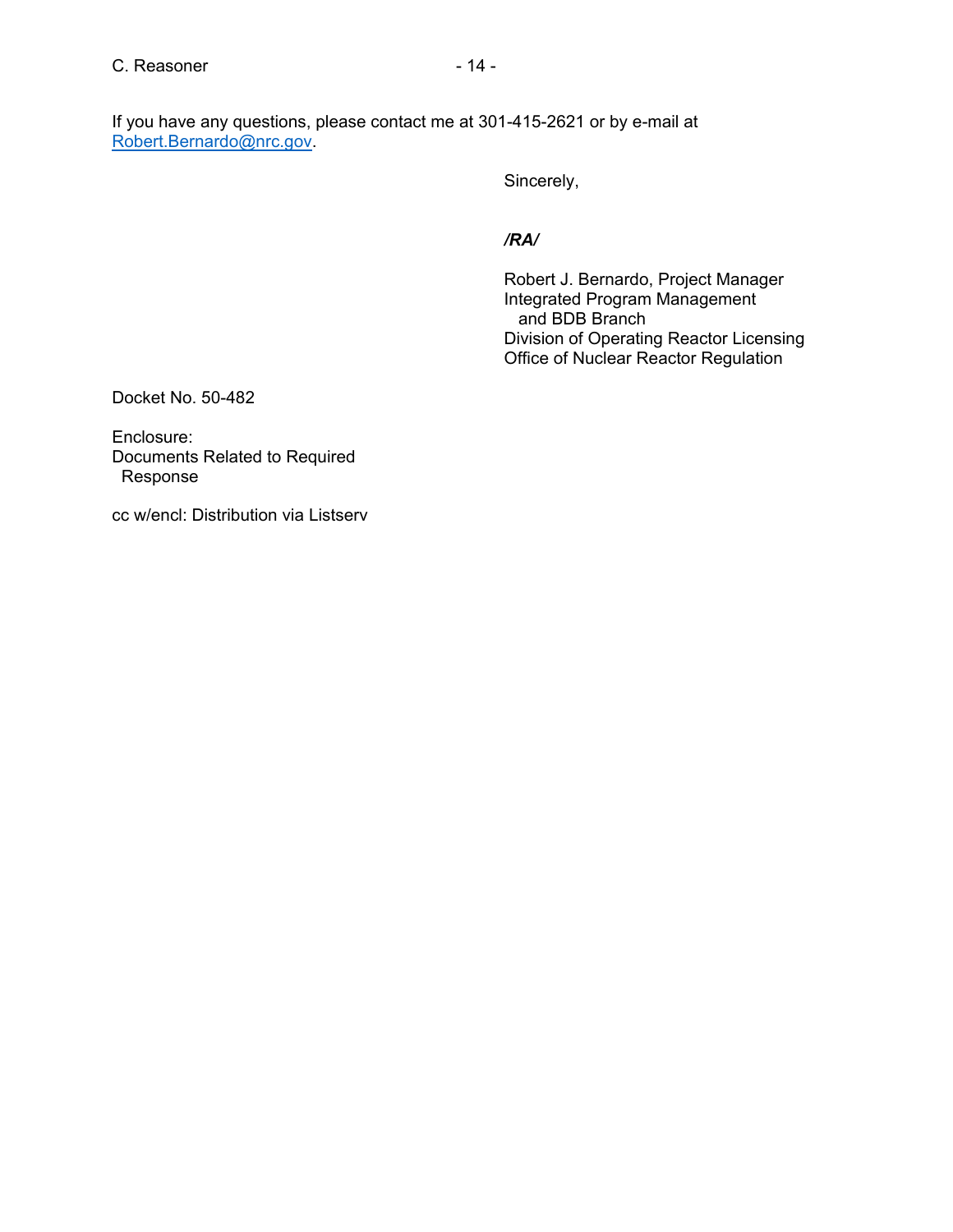## **Reference Documents Related to Required Response to the Lessons Learned from the Fukushima Dai-ichi Accident**

|                                                                               | <b>TABLE 1</b>                                                             |                   |                    |  |  |
|-------------------------------------------------------------------------------|----------------------------------------------------------------------------|-------------------|--------------------|--|--|
| Initial Actions in Response to the Events in Japan Caused by the Great Tōhoku |                                                                            |                   |                    |  |  |
|                                                                               | <b>Earthquake and Subsequent Tsunami</b>                                   |                   |                    |  |  |
|                                                                               |                                                                            |                   | ADAMS <sup>1</sup> |  |  |
| Ref                                                                           | Document                                                                   | Date              | Accession No.      |  |  |
| 1.1                                                                           | NRC Information Notice 2011-05                                             | March 18, 2011    | ML110760432        |  |  |
| 1.2                                                                           | NRC Follow-up to the Fukushima Dai-ichi                                    |                   |                    |  |  |
|                                                                               | <b>Fuel Damage Event</b>                                                   |                   |                    |  |  |
|                                                                               | Temporary Instruction (TI) 2515/183                                        | March 23, 2011    | ML11077A007        |  |  |
|                                                                               | NRC TI 2515/183 Inspection Report                                          | May 13, 2011      | ML11133A354        |  |  |
|                                                                               | 2011-008                                                                   |                   |                    |  |  |
|                                                                               | Summary of Observations - TI-183                                           | November 28, 2011 | ML11325A020        |  |  |
| 1.3                                                                           | NRC Tasking Memorandum, Staff                                              | March 23, 2011    | ML110820875        |  |  |
|                                                                               | Requirements Memorandum (SRM) to                                           |                   |                    |  |  |
|                                                                               | COMGBJ-11-0002                                                             |                   |                    |  |  |
| 1.4                                                                           | NRC Availability and Readiness Inspection of                               |                   |                    |  |  |
|                                                                               | <b>SAMG</b>                                                                |                   |                    |  |  |
|                                                                               | NRC Availability and Readiness                                             | April 29, 2011    | ML11115A053        |  |  |
|                                                                               | Inspection of SAMG - TI 2515/184<br>NRC Integrated Inspection Report 2011- | August 12, 2011   | ML112240223        |  |  |
|                                                                               | 003 (TI 2515/184 inspection results)                                       |                   |                    |  |  |
|                                                                               | NRC TI 2515/184 Inspection Results,                                        | May 26, 2011      | ML111470264        |  |  |
|                                                                               | <b>Region 4 Summary</b>                                                    |                   |                    |  |  |
|                                                                               | NRC Summary of TI 2515/184 Results                                         | June 6, 2011      | ML11154A109        |  |  |
| 1.5                                                                           | NRC Bulletin 2011-01, "Mitigating Strategies"                              |                   |                    |  |  |
|                                                                               | NRC Bulletin 2011-01                                                       | May 11, 2011      | ML111250360        |  |  |
|                                                                               | Licensee 30 day response to BL 2011-01                                     | June 9, 2011      | ML11166A094        |  |  |
|                                                                               | Licensee 60 day response to BL 2011-01                                     | July 11, 2011     | ML11200A130        |  |  |
|                                                                               | NRC Request for Additional Information                                     | November 30, 2011 | ML113220291        |  |  |
|                                                                               | (RAI) regarding Licensee 60 day                                            |                   |                    |  |  |
|                                                                               | response to BL 2011-01                                                     |                   |                    |  |  |
|                                                                               | Licensee response to RAI                                                   | January 15, 2012  | ML12031A158        |  |  |
|                                                                               | NRC Closeout of BL 2011-01 for Wolf                                        | July 11, 2012     | ML12191A154        |  |  |
|                                                                               | Creek                                                                      |                   |                    |  |  |
| 1.6                                                                           | NRC NTTF Report (SECY-11-0093)                                             | July 12, 2011     | ML11186A950        |  |  |
| 1.7                                                                           | NRC SECY-11-0137, Prioritization of                                        |                   |                    |  |  |
|                                                                               | Recommended Actions to Be Taken in                                         |                   |                    |  |  |
|                                                                               | Response to Fukushima Lessons Learned                                      |                   |                    |  |  |
|                                                                               | NRC SECY-11-0137                                                           | October 3, 2011   | ML11272A111        |  |  |
|                                                                               | SRM-SECY-11-0137                                                           | December 15, 2011 | ML113490055        |  |  |
| 1.8                                                                           | NRC Order EA-12-049                                                        | March 12, 2012    | ML12054A735        |  |  |
| 1.9                                                                           | NRC Order EA-12-050                                                        | March 12, 2012    | ML12054A694        |  |  |
| 1.10                                                                          | NRC Order EA-12-051                                                        | March 12, 2012    | ML12054A679        |  |  |
| 1.11                                                                          | NRC Request for Information Under                                          | March 12, 2012    | ML12053A340        |  |  |
|                                                                               | 10 CFR 50.54(f) (the 50.54(f) letter)                                      |                   |                    |  |  |

<sup>1</sup> Agencywide Documents Access and Management System (ADAMS)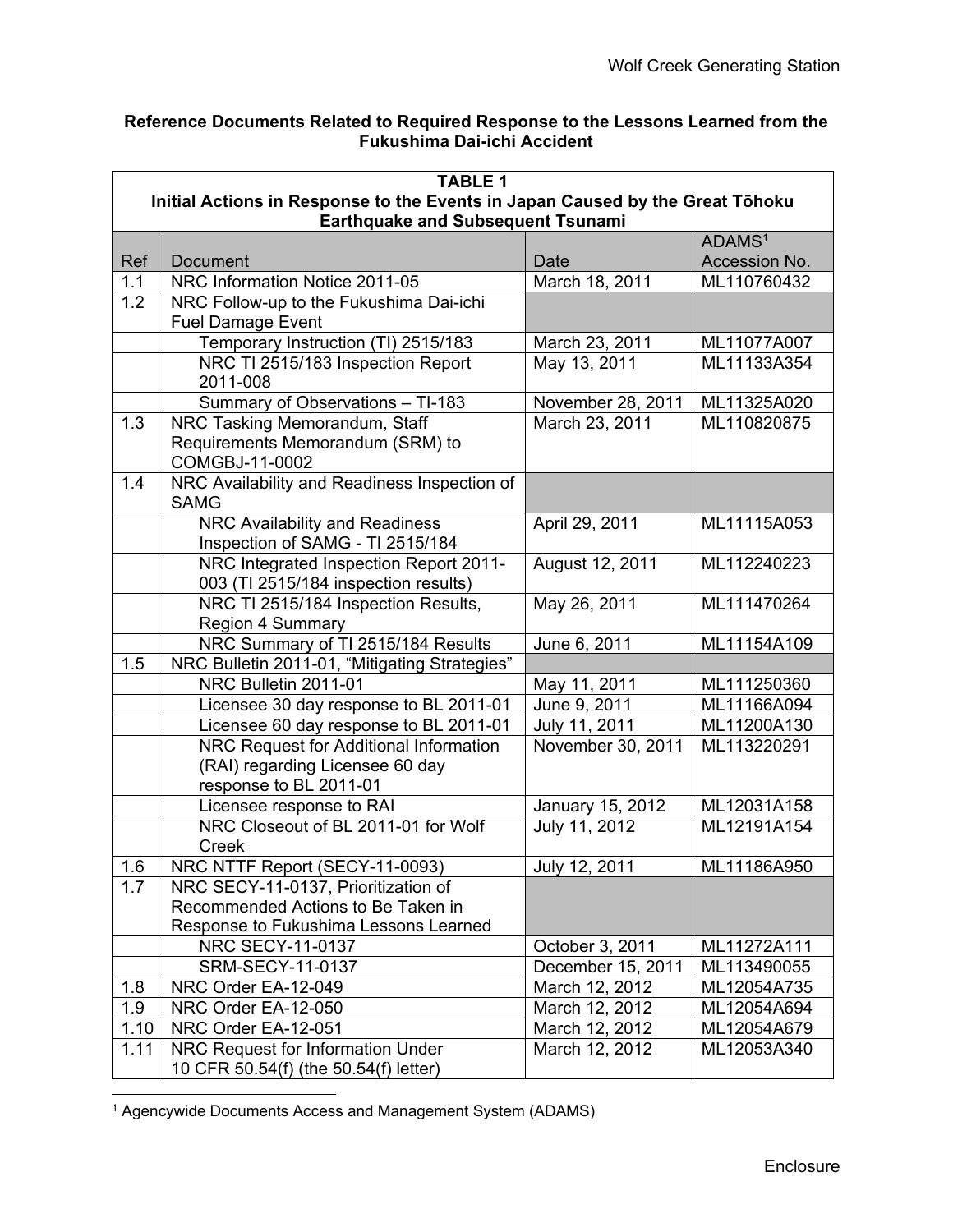|      | <b>TABLE 1</b>                                                                |                   |                    |  |
|------|-------------------------------------------------------------------------------|-------------------|--------------------|--|
|      | Initial Actions in Response to the Events in Japan Caused by the Great Tōhoku |                   |                    |  |
|      | <b>Earthquake and Subsequent Tsunami</b>                                      |                   |                    |  |
|      |                                                                               |                   | ADAMS <sup>1</sup> |  |
| Ref  | <b>Document</b>                                                               | Date              | Accession No.      |  |
| 1.12 | NRC Order EA-13-109                                                           | June 6, 2013      | ML13143A321        |  |
| 1.13 | NRC SECY-16-0142, "Draft Final Rule:                                          | December 15, 2016 | ML16301A005        |  |
|      | Mitigation of Beyond-Design-Basis Events"                                     |                   |                    |  |
| 1.14 | SRM-M190124A: Affirmation Session-SECY-                                       | January 24, 2019  | ML19023A038        |  |
|      | 16-0142: Final Rule: Mitigation of Beyond-                                    |                   |                    |  |
|      | Design-Basis Events (RIN 3150-AJ49) -                                         |                   |                    |  |
|      | Package                                                                       |                   |                    |  |
| 1.15 | Final Rule: Mitigation of Beyond-Design-                                      | August 9, 2019    | ML19058A006        |  |
|      | Basis Events (Package)                                                        |                   |                    |  |
| 1.16 | Regulatory Guide 1.226, Revision 0, Flexible                                  | June 30, 2019     | ML19058A012        |  |
|      | Mitigation Strategies for Beyond-Design-                                      |                   |                    |  |
|      | <b>Basis Events</b>                                                           |                   |                    |  |
| 1.17 | Regulatory Guide 1.227, Revision 0, Wide                                      | June 30, 2019     | ML19058A013        |  |
|      | Range Spent Fuel Pool Level Instrumentation                                   |                   |                    |  |
| 1.18 | NRC Staff Preliminary Process for Treatment                                   | February 14, 2019 | ML19037A443        |  |
|      | of Reevaluated Seismic and Flooding Hazard                                    |                   |                    |  |
|      | Information in Backfit Determinations                                         |                   |                    |  |
| 1.19 | Category 3 Public Meeting to Discuss Staff's                                  | February 14, 2019 | ML19052A511        |  |
|      | Preliminary Process for Treatment of                                          |                   |                    |  |
|      | Reevaluated Seismic and Flooding Hazard                                       |                   |                    |  |
|      | Information in Backfit Determinations                                         |                   |                    |  |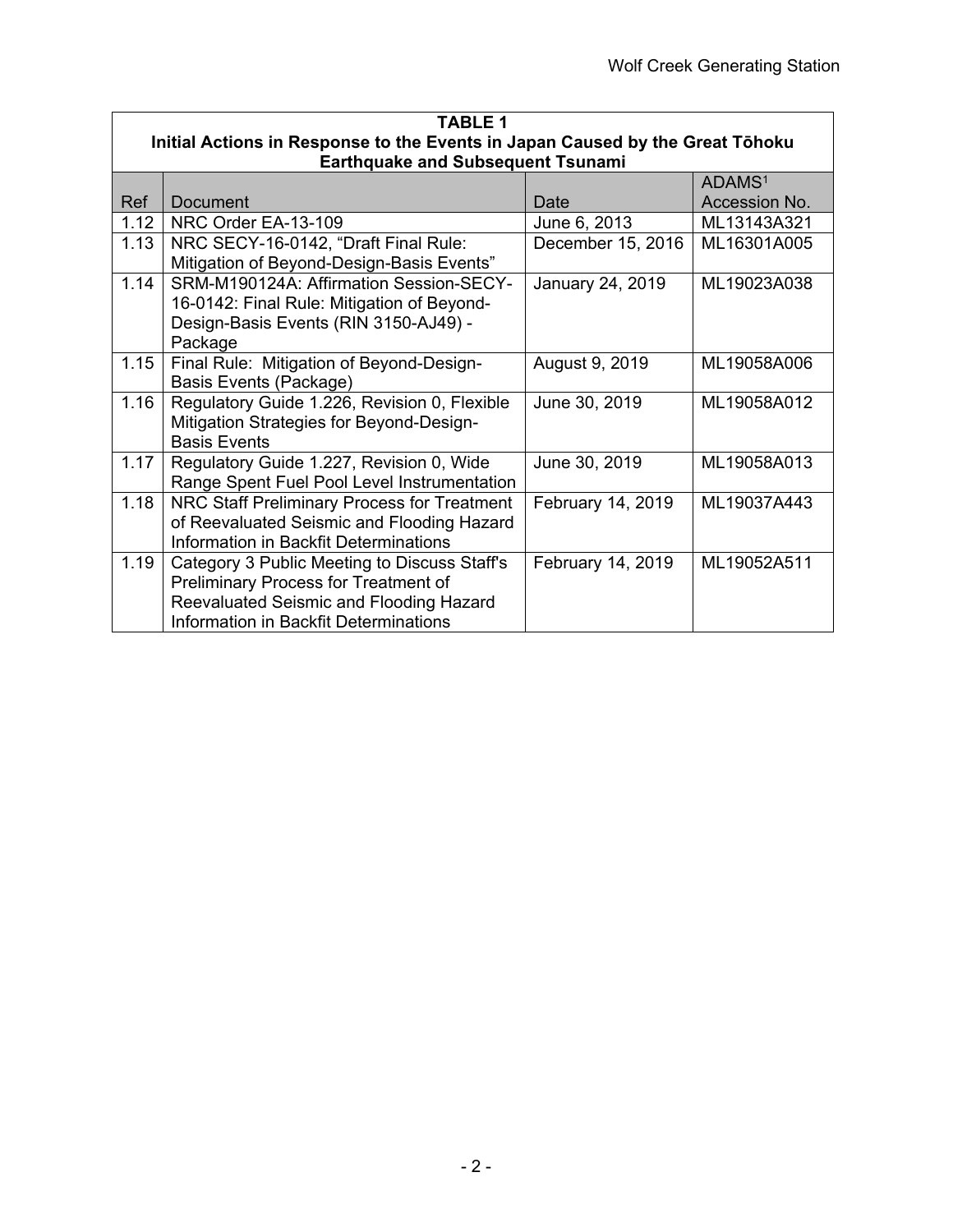|              | <b>TABLE 2</b>                                                                                                                        |                       |               |  |
|--------------|---------------------------------------------------------------------------------------------------------------------------------------|-----------------------|---------------|--|
|              | Order Modifying Licenses with Regard to Requirements for Mitigation Strategies for<br>Beyond-Design-Basis External Events - EA-12-049 |                       |               |  |
| <b>ADAMS</b> |                                                                                                                                       |                       |               |  |
| Ref          | <b>Document</b>                                                                                                                       | Date                  | Accession No. |  |
| 2.1          | Guidance for Compliance with EA-12-049 -                                                                                              |                       |               |  |
|              | Diverse and Flexible Coping Strategies (FLEX)                                                                                         |                       |               |  |
|              | Industry Guidance on Diverse and Flexible<br>Coping Strategies (FLEX) NEI 12-06,<br><b>Revision 2</b>                                 | December 2015         | ML16005A625   |  |
|              | NRC endorsement of NEI 12-06, Revision<br>2 - JLD-ISG-2012-01, Revision 1                                                             | January 22, 2016      | ML15357A163   |  |
| 2.2          | Licensee Overall Integrated Plan (OIP)                                                                                                |                       |               |  |
|              | Licensee OIP submittal                                                                                                                | February 28, 2013     | ML13070A026   |  |
|              | OIP 1st six month status report                                                                                                       | August 28, 2013       | ML13247A277   |  |
|              | OIP 2nd six month status report                                                                                                       | February 26, 2014     | ML14064A190   |  |
|              | OIP 3rd six month status report                                                                                                       | August 28, 2014       | ML14246A191   |  |
|              | OIP 4th six month status report                                                                                                       | February 24, 2015     | ML15062A033   |  |
|              | OIP 5th six month status report                                                                                                       | August 25, 2015       | ML15244B181   |  |
|              | OIP 6th six month status report                                                                                                       | February 17, 2016     | ML16055A113   |  |
|              | OIP 7th six month status report                                                                                                       | August 18, 2016       | ML16239A397   |  |
| 2.3          | NRC Interim Staff Evaluation of OIP                                                                                                   | February 6, 2014      | ML14002A190   |  |
| 2.4          | NRC audit of EA-12-049 OIP                                                                                                            |                       |               |  |
|              | NRC Notification of Audit of EA-12-049                                                                                                | August 28, 2013       | ML13234A503   |  |
|              | NRC Site Specific Audit Plan                                                                                                          | March 11, 2016        | ML16060A015   |  |
|              | <b>NRC Audit Report</b>                                                                                                               | July 6, 2016          | ML16168A254   |  |
| 2.5          | Licensee Compliance Letter for EA-12-049 and<br>Final Integrated Plan (FIP)                                                           | January 19, 2017      | ML17026A194   |  |
| 2.6          | NRC Safety Evaluation of Implementation of<br>EA-12-049                                                                               | August 2, 2017        | ML17144A009   |  |
| 2.7          | NRC Inspection of Licensee Responses to<br>EA-12-049, EA-12-051, and Emergency<br>Preparedness Information                            |                       |               |  |
|              | NRC TI 2515/191                                                                                                                       | December 23, 2015     | ML15257A188   |  |
|              | NRC TI 2515/191 Inspection Report 2018-<br>008                                                                                        | March 23, 2018        | ML18082A107   |  |
| 2.8          | <b>Industry White Paper - National SAFER</b><br><b>Response Centers (NSRC)</b>                                                        | September 11,<br>2014 | ML14259A221   |  |
| 2.9          | <b>NRC Staff Assessment of NSRCs</b>                                                                                                  | September 26,<br>2014 | ML14265A107   |  |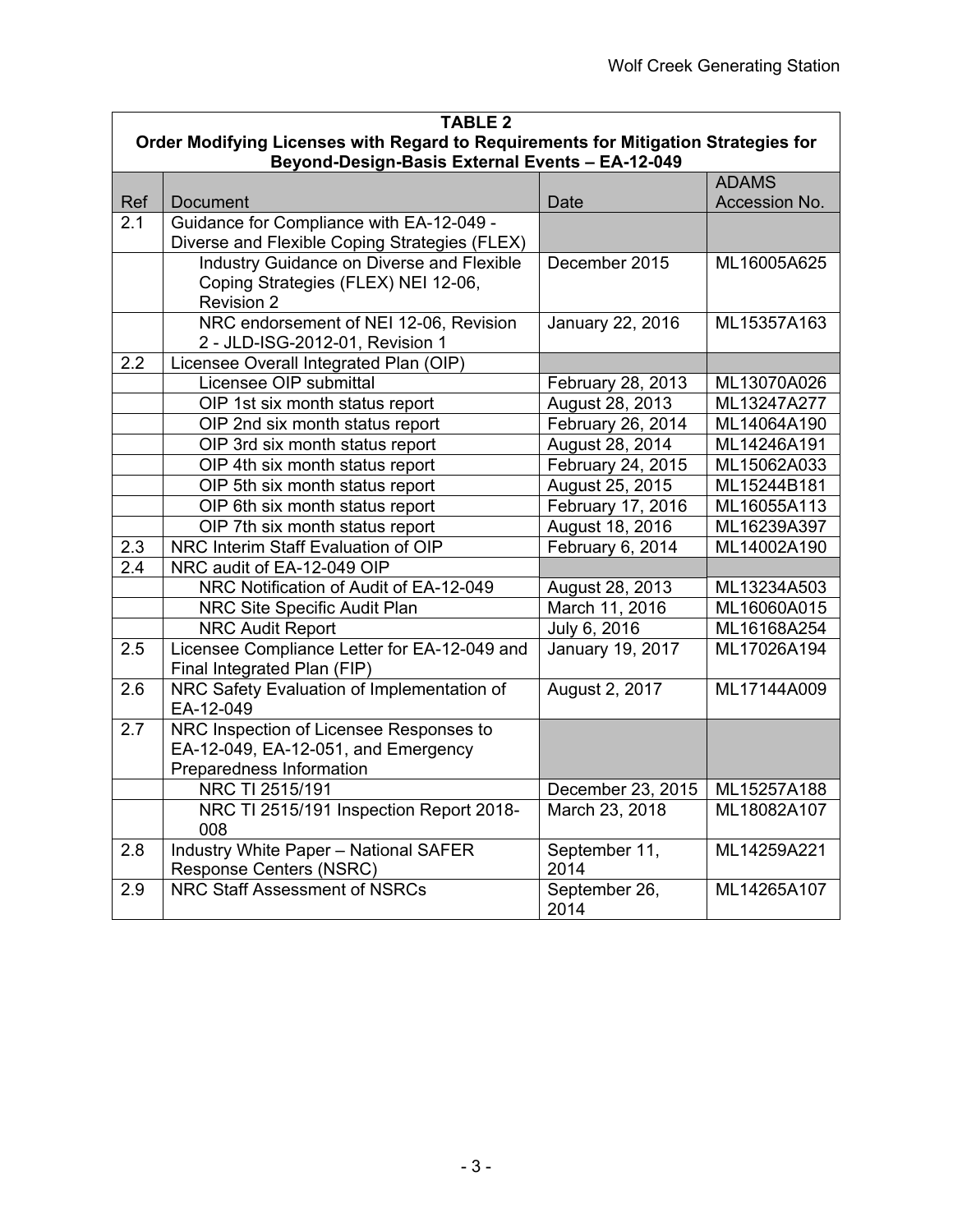| <b>TABLE 2</b><br>Order Modifying Licenses with Regard to Requirements for Mitigation Strategies for |                                                 |                  |               |
|------------------------------------------------------------------------------------------------------|-------------------------------------------------|------------------|---------------|
|                                                                                                      | Beyond-Design-Basis External Events - EA-12-049 |                  |               |
|                                                                                                      |                                                 |                  | <b>ADAMS</b>  |
| <b>Ref</b>                                                                                           | Document                                        | Date             | Accession No. |
| 2.10                                                                                                 | NRC Inspection of Implementation of             |                  |               |
|                                                                                                      | EA-12-049 Regarding the use of NSRC             |                  |               |
|                                                                                                      | NRC Inspection Procedure (IP) 43006             | September 30,    | ML16273A318   |
|                                                                                                      |                                                 | 2016             |               |
|                                                                                                      | NRC Vendor Inspection of the Phoenix            | January 12, 2017 | ML17012A186   |
|                                                                                                      | NSRC Report No. 99901013/2016-201               |                  |               |
|                                                                                                      | NRC Vendor Inspection of the Memphis            | May 5, 2017      | ML17117A576   |
|                                                                                                      | NSRC Report No. 99901013/2017-201               |                  |               |
| 2.11                                                                                                 | Addenda I and II to industry NSRC white paper   | May 24, 2018     | ML18150A658   |
| 2.12                                                                                                 | NRC Updated Staff Assessment of NSRCs           | September 20,    | ML18157A014   |
|                                                                                                      |                                                 | 2018             |               |
| <b>NA</b>                                                                                            | NRC approval of relaxation request of the       | May 20, 2014     | ML14104A029   |
|                                                                                                      | schedule requirements for Order EA-12-049       |                  |               |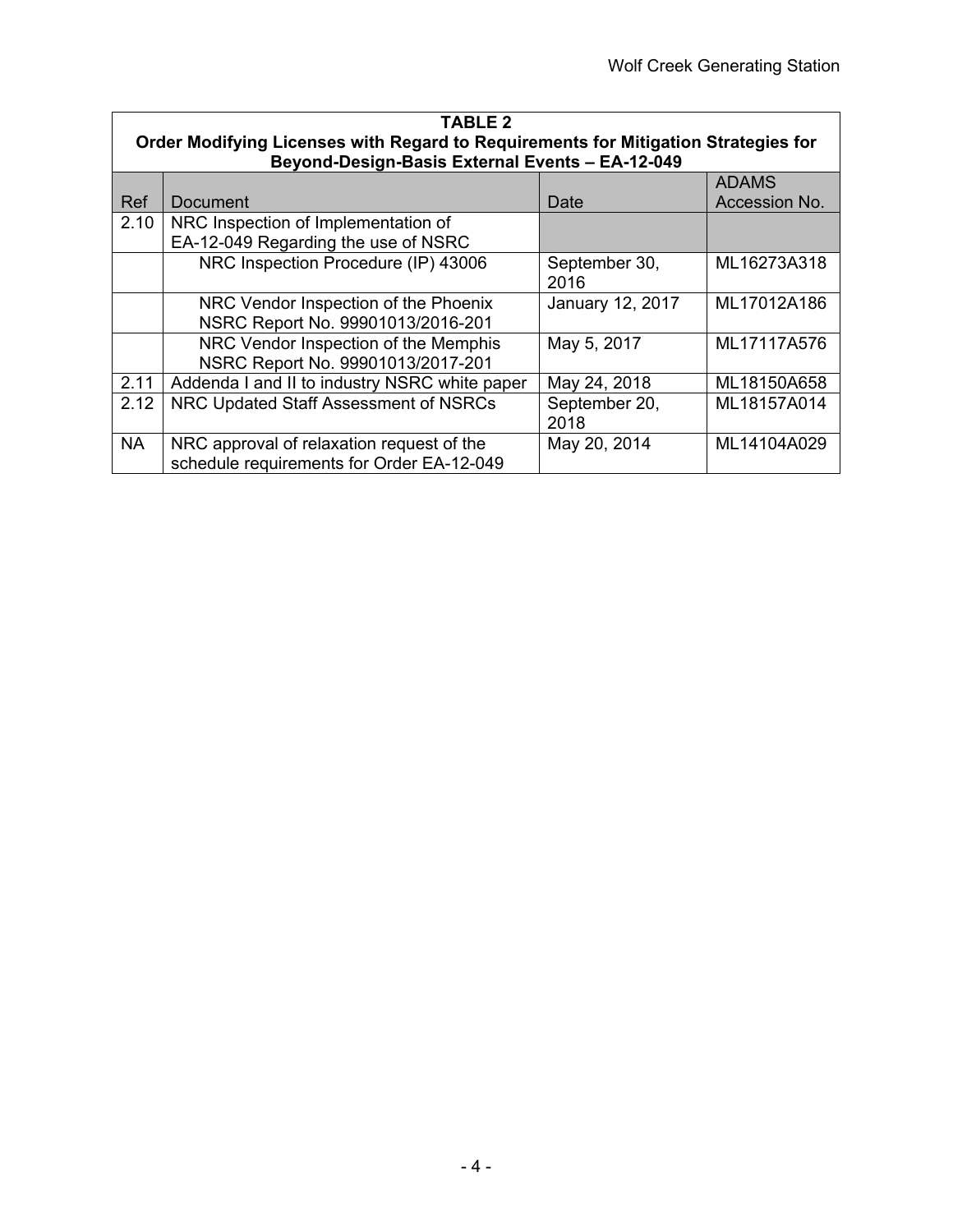| <b>TABLE 3</b> |                                                                                                 |                   |               |  |  |
|----------------|-------------------------------------------------------------------------------------------------|-------------------|---------------|--|--|
|                | Order Modifying Licenses with Regard to Reliable Spent Fuel Pool Instrumentation -<br>EA-12-051 |                   |               |  |  |
|                |                                                                                                 |                   | <b>ADAMS</b>  |  |  |
| Ref            | <b>Document</b>                                                                                 | Date              | Accession No. |  |  |
| 3.1            | Guidance for Compliance with EA-12-051 -                                                        |                   |               |  |  |
|                | Spent Fuel Pool Instrumentation (SFPI)                                                          |                   |               |  |  |
|                | Industry Guidance for Compliance with                                                           | August 2012       | ML12240A307   |  |  |
|                | EA-12-051 - NEI 12-02, Revision 1                                                               |                   |               |  |  |
|                | NRC endorsement of NEI 12-02, Revision                                                          | August 29, 2012   | ML12221A339   |  |  |
|                | 1 - JLD-ISG-2012-03, Revision 0                                                                 |                   |               |  |  |
| 3.2            | Licensee Overall Integrated Plan (OIP)                                                          |                   |               |  |  |
|                | Licensee OIP                                                                                    | February 28, 2013 | ML13071A419   |  |  |
|                | OIP 1st six month status report                                                                 | August 28, 2013   | ML13252A238   |  |  |
|                | OIP 2nd six month status report                                                                 | February 26, 2014 | ML14064A184   |  |  |
|                | OIP 3rd six month status report                                                                 | August 21, 2014   | ML14246A189   |  |  |
|                | OIP 4th six month status report                                                                 | February 24, 2015 | ML15063A030   |  |  |
| 3.3            | NRC Interim Staff Evaluation of OIP                                                             | October 29, 2013  | ML13295A681   |  |  |
| 3.4            | NRC Audit of EA-12-051                                                                          |                   |               |  |  |
|                | NRC Notification of Audit of EA-12-051                                                          | March 26, 2014    | ML14083A620   |  |  |
|                | NRC Audit Report of Westinghouse SFPI                                                           | August 18, 2014   | ML14211A346   |  |  |
|                | design specifications                                                                           |                   |               |  |  |
|                | NRC Site Specific Audit Plan                                                                    | Not Required      | Not Required  |  |  |
|                | <b>NRC Audit Report</b>                                                                         | Not Required      | Not Required  |  |  |
| 3.5            | Licensee Compliance Letter for EA-12-051                                                        | June 30, 2015     | ML15190A337   |  |  |
| 3.6            | NRC Safety Evaluation of Implementation of                                                      | August 2, 2017    | ML17144A009   |  |  |
|                | EA-12-051                                                                                       |                   |               |  |  |
| 3.7            | NRC Inspection of Licensee Responses to                                                         |                   |               |  |  |
|                | EA-12-049, EA-12-051, and Emergency                                                             |                   |               |  |  |
|                | Preparedness Information                                                                        |                   |               |  |  |
|                | NRC TI 2515/191                                                                                 | December 23, 2015 | ML15257A188   |  |  |
|                | NRC TI 2515/191 Inspection Report 2018-                                                         | March 23, 2018    | ML18082A107   |  |  |
|                | 008                                                                                             |                   |               |  |  |

Note: Table 4 relates to the Hardened Containment Vent System and is not applicable to Wolf Creek.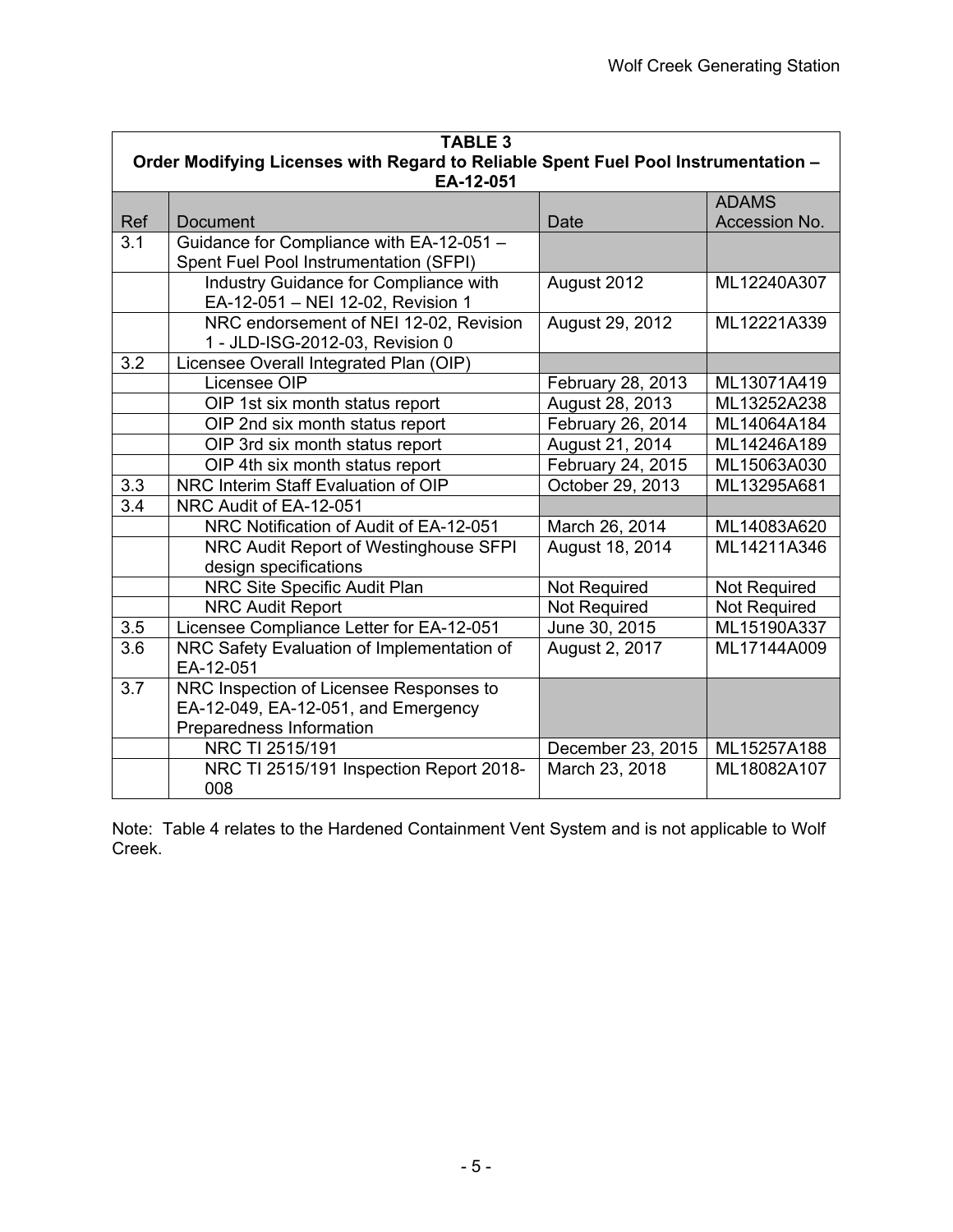| <b>TABLE 5</b> |                                                                                                                                                   |                   |               |  |  |
|----------------|---------------------------------------------------------------------------------------------------------------------------------------------------|-------------------|---------------|--|--|
|                | Request for Information under Title 10 of the Code of Federal Regulations, Section                                                                |                   |               |  |  |
|                | 50.54(f), Enclosure 1: Recommendation 2.1 Seismic Hazard Reevaluation                                                                             |                   |               |  |  |
|                |                                                                                                                                                   |                   | <b>ADAMS</b>  |  |  |
| Ref            | Document                                                                                                                                          | Date              | Accession No. |  |  |
|                | <b>Guidance Documents</b>                                                                                                                         |                   |               |  |  |
| 5.1            | Screening, Prioritization and Implementation<br>Details (SPID)                                                                                    |                   |               |  |  |
|                | Industry Guidance (SPID) -<br>EPRI 1025287                                                                                                        | November 2012     | ML12333A170   |  |  |
|                | NRC letter endorsing SPID                                                                                                                         | February 15, 2013 | ML12319A074   |  |  |
| 5.2            | NRC guidance for performing a Seismic<br>Margin Assessment (SMA) -<br>JLD-ISG-2012-04                                                             | November 16, 2012 | ML12286A029   |  |  |
| 5.3            | <b>Expedited Seismic Evaluation Process</b><br>(ESEP)                                                                                             |                   |               |  |  |
|                | Industry Letter - Proposed path forward<br>for NTTF Recommendation 2.1: Seismic                                                                   | April 9, 2013     | ML13101A345   |  |  |
|                | <b>Industry Guidance - Expedited Seismic</b><br>Evaluation Process (ESEP) - EPRI<br>3002000704                                                    | April 2013        | ML13102A142   |  |  |
|                | NRC letter endorsing the ESEP approach.<br>Extension of ESEP due date to 3/31/14 for<br>Central and Eastern U.S. (CEUS) sites                     | May 7, 2013       | ML13106A331   |  |  |
| 5.4            | Industry letter on relay chatter review                                                                                                           | October 3, 2013   | ML13281A308   |  |  |
| 5.5            | NRC letter with guidance on the content of<br>seismic reevaluation submittals (includes<br>operability and reportability discussions)             | February 20, 2014 | ML14030A046   |  |  |
| 5.6            | Industry letter on seismic risk evaluations for<br>CEUS plants                                                                                    | March 12, 2014    | ML14083A596   |  |  |
| 5.7            | NRC background paper - Probabilistic seismic<br>hazard analysis                                                                                   | May 20, 2014      | ML14140A648   |  |  |
|                | <b>Seismic Hazard Screening Report</b>                                                                                                            |                   |               |  |  |
| 5.8            | Licensee Seismic Hazard Screening Report                                                                                                          | March 31, 2014    | ML14097A020   |  |  |
| 5.9            | NRC Staff Assessment of Reevaluated<br>Seismic Hazard Information                                                                                 | August 12, 2015   | ML15216A320   |  |  |
|                | <b>Screening and Prioritization Results</b>                                                                                                       |                   |               |  |  |
| 5.10           | NRC Letter - Seismic screening and<br>prioritization results for CEUS plants                                                                      | May 9, 2014       | ML14111A147   |  |  |
| 5.11           | NRC Letter - Updated seismic screening and<br>prioritization results                                                                              | October 3, 2014   | ML14258A043   |  |  |
| 5.12           | NRC letter regarding development of Seismic<br>Risk Evaluations - suitability of updated<br>seismic hazard information for further<br>assessments | December 10, 2014 | ML14307B707   |  |  |
| 5.13           | <b>ESEP Submittal and Evaluation</b>                                                                                                              |                   |               |  |  |
|                | Licensee ESEP Submittal                                                                                                                           | December 23, 2014 | ML14365A262   |  |  |
|                | NRC Response Letter for the ESEP<br>Submittal                                                                                                     | January 4, 2016   | ML15350A220   |  |  |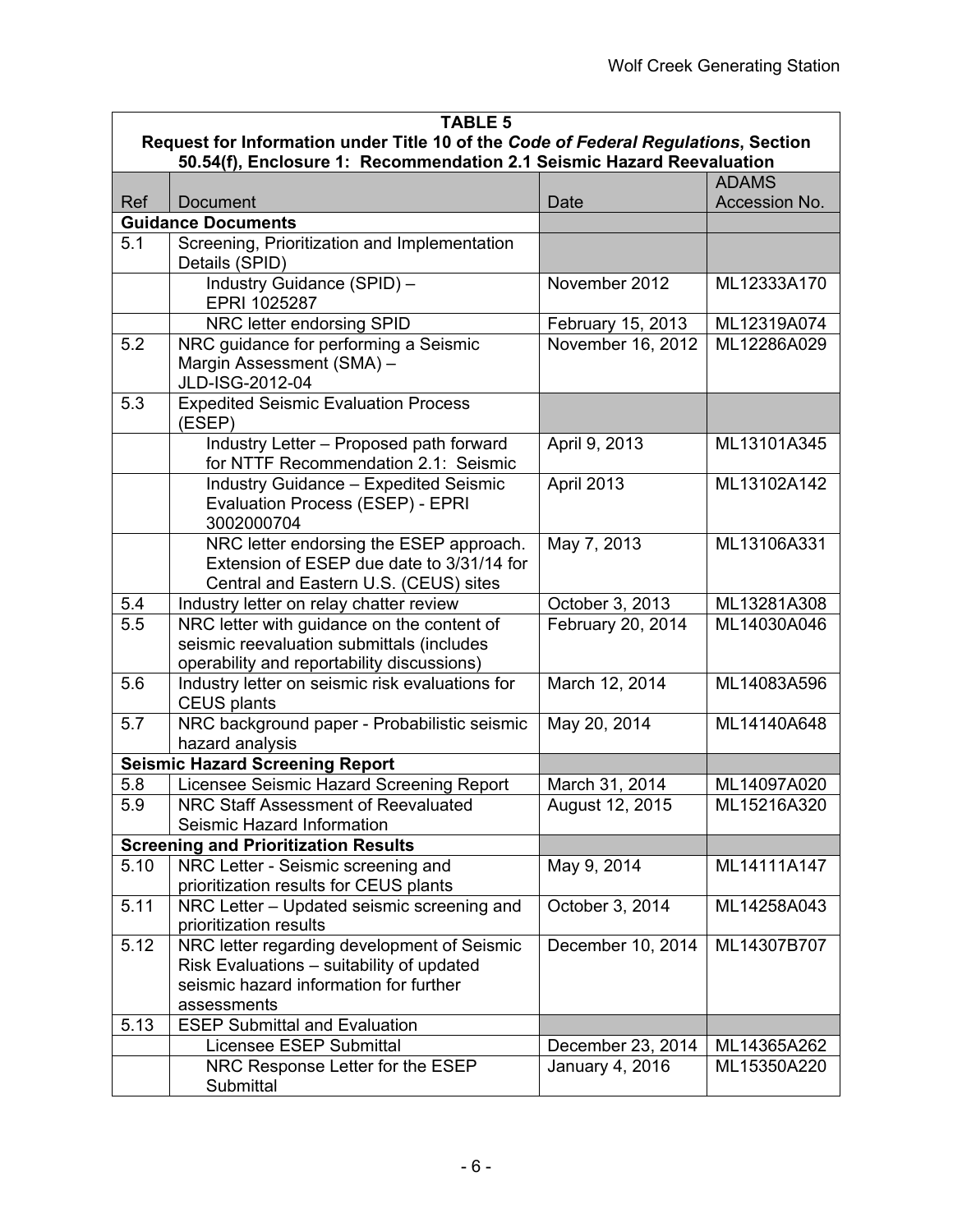| <b>TABLE 5</b> |                                                                                                                                                             |                       |               |  |
|----------------|-------------------------------------------------------------------------------------------------------------------------------------------------------------|-----------------------|---------------|--|
|                | Request for Information under Title 10 of the Code of Federal Regulations, Section<br>50.54(f), Enclosure 1: Recommendation 2.1 Seismic Hazard Reevaluation |                       |               |  |
|                |                                                                                                                                                             |                       | <b>ADAMS</b>  |  |
| Ref            | <b>Document</b>                                                                                                                                             | Date                  | Accession No. |  |
|                | <b>Additional Guidance Documents</b>                                                                                                                        |                       |               |  |
| 5.14           | <b>High Frequency Program Application</b>                                                                                                                   |                       |               |  |
|                | Guidance                                                                                                                                                    |                       |               |  |
|                | <b>Industry High Frequency Application</b>                                                                                                                  | July 30, 2015         | ML15223A095   |  |
|                | Guidance - EPRI 3002004396                                                                                                                                  |                       |               |  |
|                | NRC letter endorsing High Frequency                                                                                                                         | September 17,         | ML15218A569   |  |
|                | <b>Application Guidance</b>                                                                                                                                 | 2015                  |               |  |
| 5.15           | <b>Spent Fuel Pool Evaluation Guidance</b>                                                                                                                  |                       |               |  |
|                | Industry SFP evaluation guidance -                                                                                                                          | February 23, 2016     | ML16055A017   |  |
|                | EPRI 3002007148                                                                                                                                             |                       |               |  |
|                | NRC letter endorsing SFP evaluation                                                                                                                         | March 17, 2016        | ML15350A158   |  |
|                | guidance                                                                                                                                                    |                       |               |  |
| 5.16           | NRC Letter - Treatment of Seismic and                                                                                                                       | September 29,         | ML15127A401   |  |
|                | Flooding Hazard Reevaluations in the Design                                                                                                                 | 2015                  |               |  |
|                | and Licensing Basis                                                                                                                                         |                       | ML16237A103   |  |
| 5.17           | NRC Guidance for Regulatory<br>Decisionmaking of reevaluated flooding and                                                                                   | September 21,<br>2016 |               |  |
|                | seismic hazards                                                                                                                                             |                       |               |  |
|                | <b>Final Determinations of Required Seismic</b>                                                                                                             |                       |               |  |
|                | <b>Evaluations</b>                                                                                                                                          |                       |               |  |
| 5.18           | NRC Final Determination of Required Seismic                                                                                                                 | October 27, 2015      | ML15194A015   |  |
|                | Evaluations                                                                                                                                                 |                       |               |  |
| 5.19           | Licensee Required Seismic Evaluation                                                                                                                        |                       |               |  |
|                | <b>Submittals</b>                                                                                                                                           |                       |               |  |
|                | <b>High Frequency Confirmation</b>                                                                                                                          | March 9, 2017         | ML17073A148   |  |
|                | <b>Commitment Closure and Supplemental</b>                                                                                                                  | August 3, 2017        | ML17221A123   |  |
|                | Information for HF Confirmation Report                                                                                                                      |                       |               |  |
|                | <b>Spent Fuel Pool Evaluation</b>                                                                                                                           | November 1, 2016      | ML16313A063   |  |
|                | <b>Relay Chatter Evaluation</b>                                                                                                                             | Not Required          | Not Required  |  |
|                | Seismic Probabilistic Risk Assessment                                                                                                                       | Not Required          | Not Required  |  |
| 5.20           | Audit plan of seismic evaluations submittals                                                                                                                | July 6, 2017          | ML17177A446   |  |
| 5.21           | <b>NRC Staff Assessment of Seismic Evaluations</b>                                                                                                          |                       |               |  |
|                | <b>High Frequency Confirmation</b>                                                                                                                          | January 23, 2018      | ML18012A506   |  |
|                | <b>Spent Fuel Pool Evaluation</b>                                                                                                                           | December 9, 2016      | ML16335A371   |  |
| 5.22           | <b>NRC Treatment of Reevaluated Seismic</b>                                                                                                                 | July 3, 2019          | ML19140A307   |  |
|                | Hazard Information (seismic binning letter)                                                                                                                 |                       |               |  |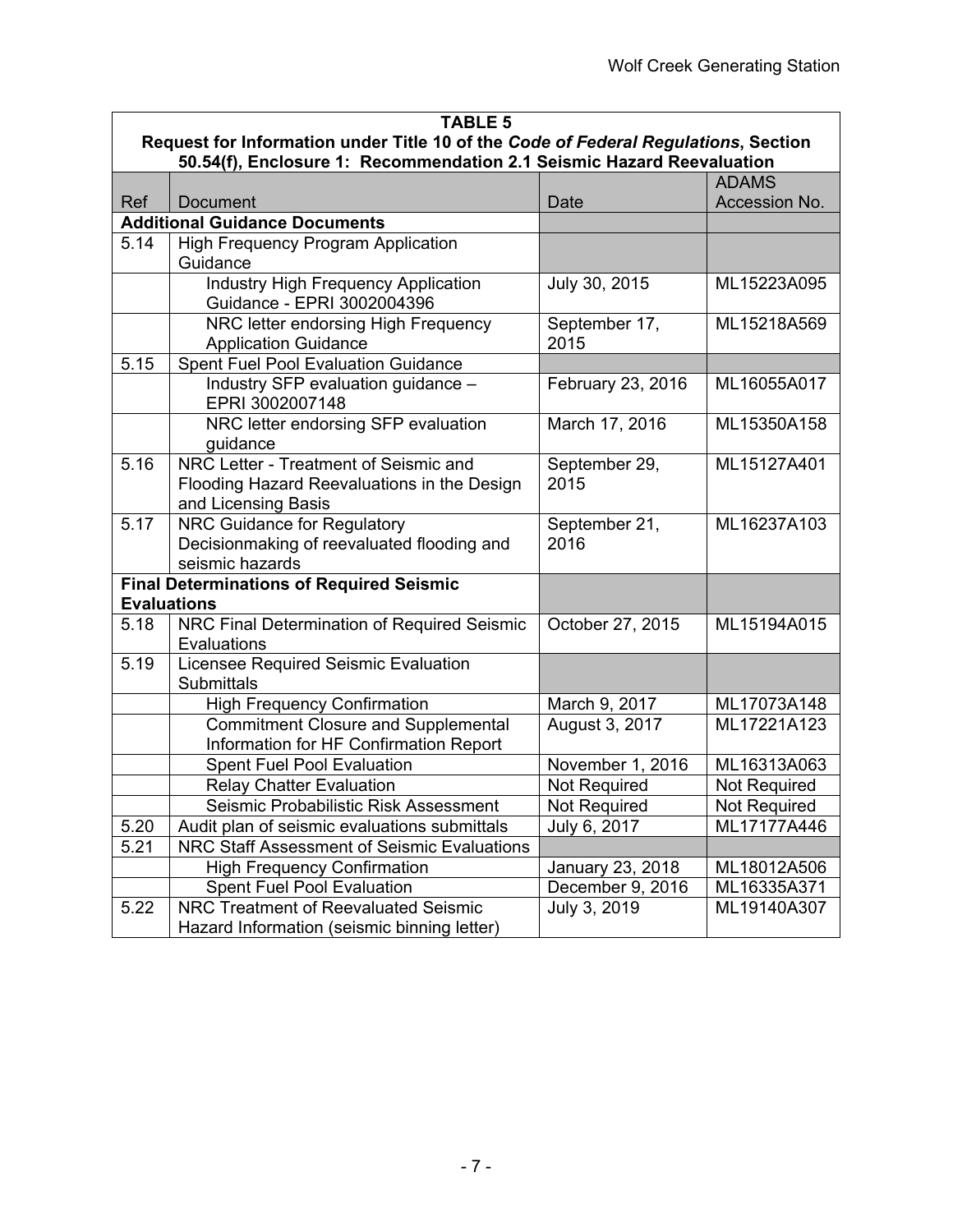|      | <b>TABLE 6</b>                                                                                                                                               |                   |               |  |
|------|--------------------------------------------------------------------------------------------------------------------------------------------------------------|-------------------|---------------|--|
|      | Request for Information under Title 10 of the Code of Federal Regulations, Section                                                                           |                   |               |  |
|      | 50.54(f), Enclosure 2: Recommendation 2.1 Flooding Hazard Reevaluation                                                                                       |                   |               |  |
|      |                                                                                                                                                              |                   | <b>ADAMS</b>  |  |
| Ref  | <b>Document</b>                                                                                                                                              | Date              | Accession No. |  |
|      | <b>Initial Guidance Documents</b>                                                                                                                            |                   |               |  |
| 6.1  | NRC prioritization of plants for completing<br>flood hazard reevaluations                                                                                    | May 11, 2012      | ML12097A509   |  |
| 6.2  | NRC-issued guidance for performing an<br>integrated assessment for external flooding<br>(JLD-ISG-2012-05)                                                    | November 30, 2012 | ML12311A214   |  |
| 6.3  | NRC letter to industry describing when an<br>integrated assessment is expected                                                                               | December 3, 2012  | ML12326A912   |  |
| 6.4  | NRC-issued guidance for performing a<br>tsunami, surge, or seiche hazard assessment<br>(JLD-ISG-2012-06)                                                     | January 4, 2013   | ML12314A412   |  |
| 6.5  | NRC letter to industry with guidance on the<br>content of flooding reevaluation submittals                                                                   | March 1, 2013     | ML13044A561   |  |
| 6.6  | NRC-issued guidance for assessing flooding<br>hazards due to dam failure (JLD-ISG-2013-01)                                                                   | July 29, 2013     | ML13151A153   |  |
|      | <b>Flood Hazard Reevaluation Report</b>                                                                                                                      |                   |               |  |
| 6.7  | <b>Licensee FHRR Submittal</b>                                                                                                                               |                   |               |  |
|      | <b>FHRR Revision 0 Package</b>                                                                                                                               | March 10, 2014    | ML14077A278   |  |
|      | <b>FHRR Revision 1 Package</b>                                                                                                                               | January 19, 2016  | ML16032A189   |  |
| 6.8  | <b>FHRR Regulatory Audit</b>                                                                                                                                 |                   |               |  |
|      | NRC FHRR Site Specific Audit Plan                                                                                                                            | October 5, 2015   | ML15274A243   |  |
|      | NRC FHRR Audit Report                                                                                                                                        | August 12, 2016   | ML16152A129   |  |
| 6.9  | NRC Inspection of licensee interim actions (if<br>applicable)                                                                                                |                   |               |  |
|      | NRC TI 2515/190, Revision 0, Inspection<br>of proposed interim actions from FHRR                                                                             | August 30, 2013   | ML13217A436   |  |
|      | NRC TI 2515/190 inspection report 2014-<br>005                                                                                                               | February 10, 2015 | ML15042A388   |  |
| 6.10 | NRC Interim Staff Response to Reevaluated<br><b>Flood Hazards</b>                                                                                            | December 24, 2015 | ML15357A180   |  |
| 6.11 | NRC Staff Assessment of FHRR                                                                                                                                 | July 5, 2017      | ML17174B243   |  |
|      | <b>Modified Approach to Flood Hazard Reevaluations</b>                                                                                                       |                   |               |  |
| 6.12 | NRC extension of due dates for Integrated<br>Assessment reports                                                                                              | November 21, 2014 | ML14303A465   |  |
| 6.13 | NRC COMSECY-14-0037, "Integration of<br>Mitigating Strategies for Beyond-Design-Basis<br>External Events and the Reevaluation of<br><b>Flooding Hazards"</b> | November 21, 2014 | ML14309A256   |  |
| 6.14 | NRC SRM for COMSECY-14-0037                                                                                                                                  | March 30, 2015    | ML15089A236   |  |
| 6.15 | NRC letter on second extension of due date                                                                                                                   | May 26, 2015      | ML15112A051   |  |
|      | for flooding integrated assessment reports                                                                                                                   |                   |               |  |
| 6.16 | NRC COMSECY-15-0019 "Closure Plan for<br>the Reevaluation of Flooding Hazards"                                                                               | June 30, 2015     | ML15153A104   |  |
| 6.17 | NRC SRM-COMSECY-15-0019                                                                                                                                      | July 28, 2015     | ML15209A682   |  |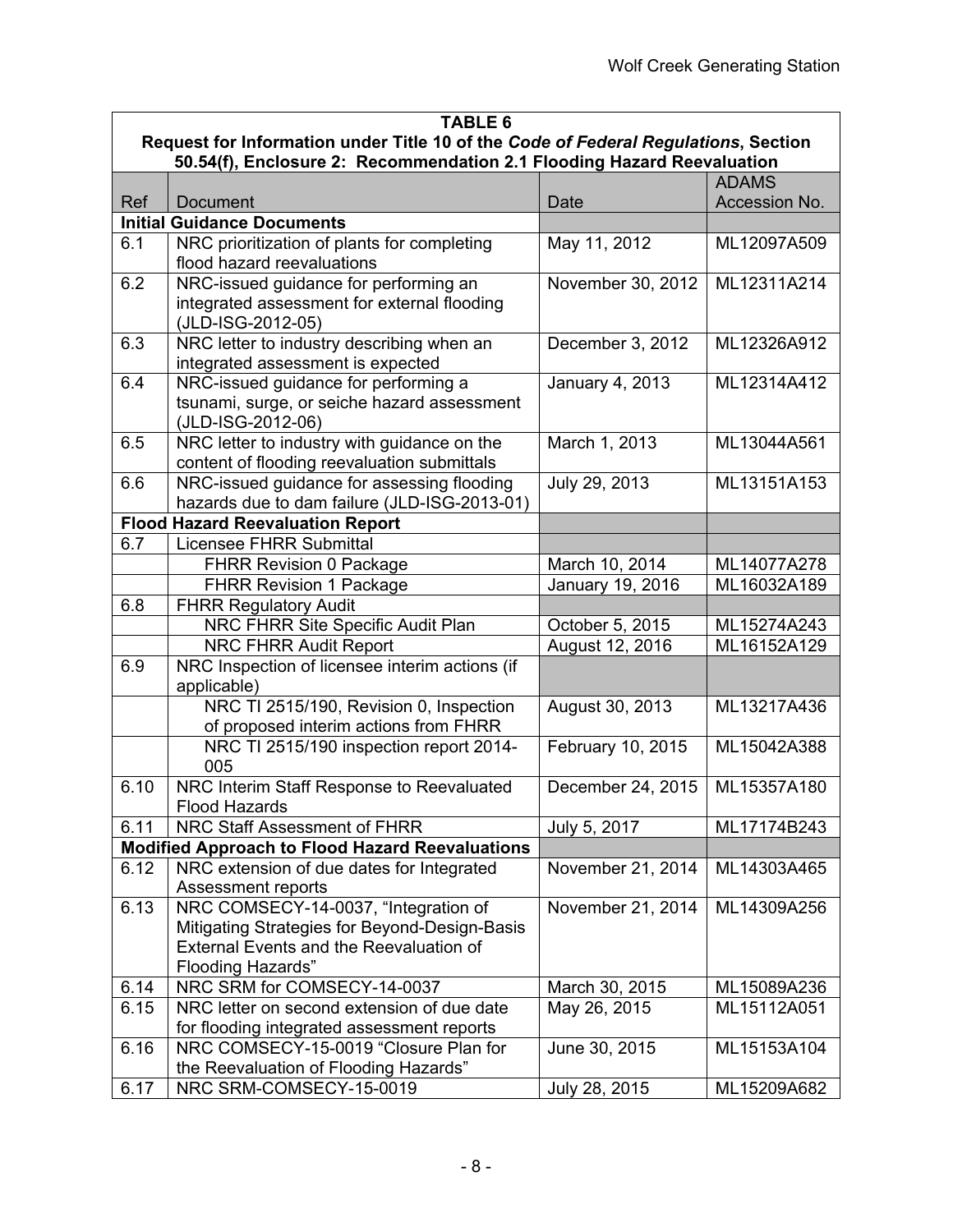| <b>TABLE 6</b> |                                                                                                                                                              |                   |               |  |
|----------------|--------------------------------------------------------------------------------------------------------------------------------------------------------------|-------------------|---------------|--|
|                | Request for Information under Title 10 of the Code of Federal Regulations, Section<br>50.54(f), Enclosure 2: Recommendation 2.1 Flooding Hazard Reevaluation |                   |               |  |
|                |                                                                                                                                                              |                   | <b>ADAMS</b>  |  |
| Ref            | Document                                                                                                                                                     | Date              | Accession No. |  |
| 6.18           | NRC letter describing the graded approach to                                                                                                                 | September 1, 2015 | ML15174A257   |  |
|                | flood hazard reevaluation directed by                                                                                                                        |                   |               |  |
|                | SRM-COMSECY-14-0037                                                                                                                                          |                   |               |  |
| 6.19           | <b>Flooding Assessment Guidance</b>                                                                                                                          |                   |               |  |
|                | NEI 16-05, "External Flooding Assessment                                                                                                                     | April 2016        | ML16165A178   |  |
|                | Guidelines"                                                                                                                                                  |                   |               |  |
|                | NRC endorsement of NEI 16-05 -                                                                                                                               | July 11, 2016     | ML16162A301   |  |
|                | JLD-ISG-2016-01                                                                                                                                              |                   |               |  |
| 6.20           | <b>Licensee Focused Evaluation</b>                                                                                                                           | June 28, 2017     | ML17188A402   |  |
| 6.21           | NRC Staff Assessment of Focused Evaluation                                                                                                                   | November 8, 2017  | ML17241A251   |  |
| 6.22           | NRC Generic FE and IA Regulatory Audit Plan                                                                                                                  | July 18, 2017     | ML17192A452   |  |
| 6.23           | NRC Letter - Treatment of Seismic and                                                                                                                        | September 29,     | ML15127A401   |  |
|                | Flooding Hazard Reevaluations in the Design                                                                                                                  | 2015              |               |  |
|                | and Licensing Basis                                                                                                                                          |                   |               |  |
| 6.24           | NRC Guidance for Regulatory Decisionmaking                                                                                                                   | September 21,     | ML16237A103   |  |
|                | of reevaluated flooding and seismic hazards                                                                                                                  | 2016              |               |  |
| 6.25           | NRC Treatment of Reevaluated Flooding                                                                                                                        | August 20, 2019   | ML19067A247   |  |
|                | Hazard Information (flooding binning letter)                                                                                                                 |                   |               |  |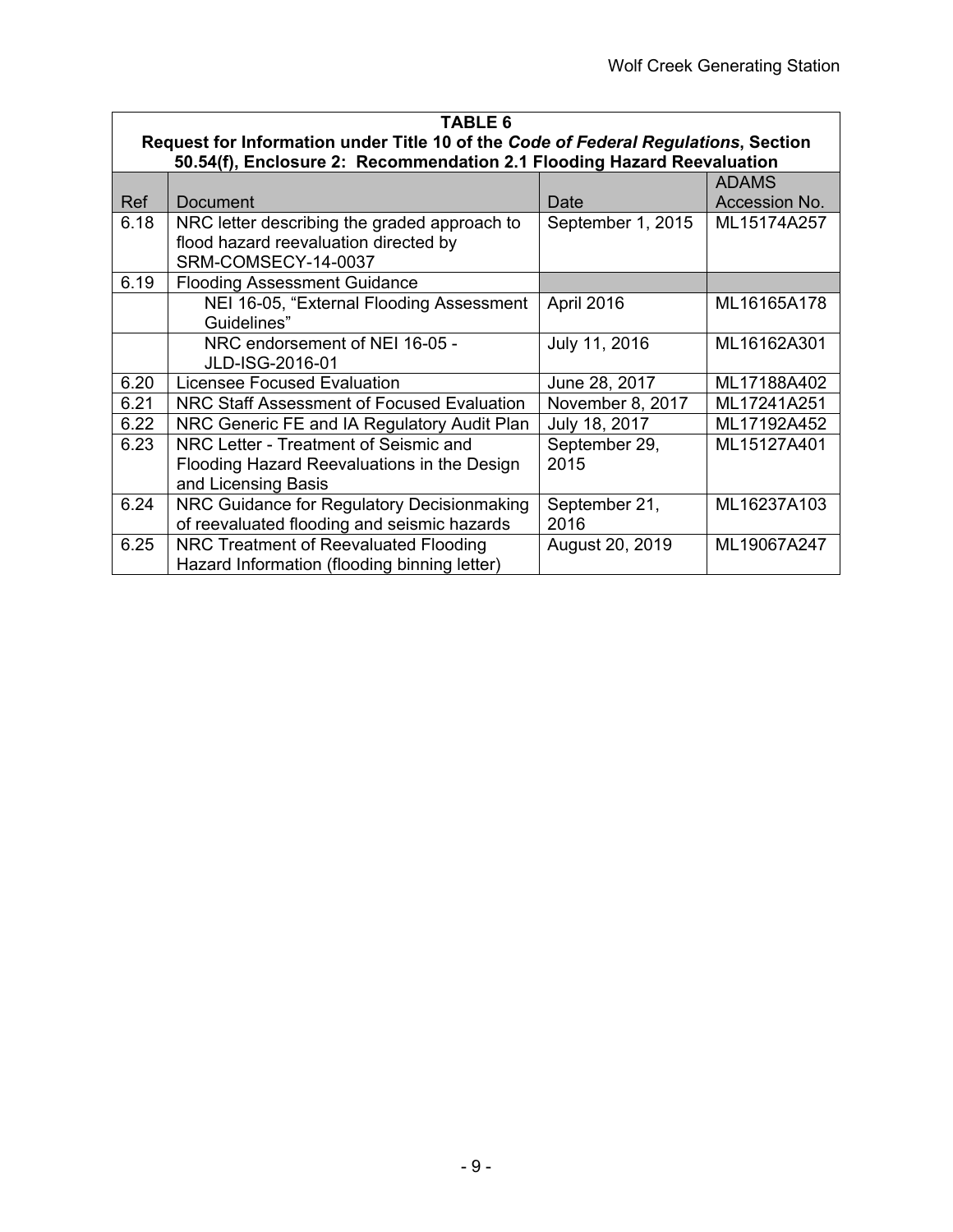| <b>TABLE 7</b> |                                                      |                   |               |  |
|----------------|------------------------------------------------------|-------------------|---------------|--|
|                | <b>Mitigating Strategies Assessments (MSA)</b>       |                   |               |  |
|                |                                                      |                   | <b>ADAMS</b>  |  |
| Ref            | Document                                             | Date              | Accession No. |  |
| 7.1            | NRC COMSECY-14-0037, Integration of                  | November 21, 2014 | ML14309A256   |  |
|                | Mitigating Strategies with Hazard                    |                   |               |  |
|                | Reevaluations                                        |                   |               |  |
| 7.2            | NRC SRM-COMSECY-14-0037                              | March 30, 2015    | ML15089A236   |  |
| 7.3            | NRC COMSECY-15-0019, Closure Plan for                | June 30, 2015     | ML15153A104   |  |
|                | <b>Flooding Hazard Reevaluations</b>                 |                   |               |  |
| 7.4            | NRC SRM-COMSECY-15-0019                              | July 28, 2015     | ML15209A682   |  |
| 7.5            | <b>Process for Mitigating Strategies Assessments</b> |                   |               |  |
|                | (MSA)                                                |                   |               |  |
|                | Industry Guidance for performing MSAs -              | December 2015     | ML16005A625   |  |
|                | NEI 12-06, Revision 2, including                     |                   |               |  |
|                | Appendices E, G, & H                                 |                   |               |  |
|                | NRC endorsement of NEI 12-06, Revision               | January 22, 2016  | ML15357A163   |  |
|                | 2 - JLD-ISG-2012-01, Revision 1                      |                   |               |  |
|                | Industry Guidance for performing MSAs -              | December 12, 2016 | ML16354B416   |  |
|                | NEI 12-06, Revision 4                                |                   |               |  |
|                | NRC endorsement of NEI 12-06, Revision               | February 8, 2017  | ML17005A182   |  |
|                | 2 - JLD-ISG-2012-01, Revision 1                      |                   |               |  |
| 7.6            | Licensee's MSA submittal - Flooding                  | November 8, 2016  | ML16321A424   |  |
| 7.7            | NRC Staff Assessment of MSA - Flooding               | March 15, 2017    | ML17033A340   |  |
| 7.8            | Licensee's MSA submittal - Seismic                   | August 1, 2017    | ML17220A061   |  |
| 7.9            | NRC Staff Assessment of MSA - Seismic                | September 27,     | ML18262A415   |  |
|                |                                                      | 2018              |               |  |
| 7.10           | <b>NRC MSA Audit Plan</b>                            | December 5, 2016  | ML16259A189   |  |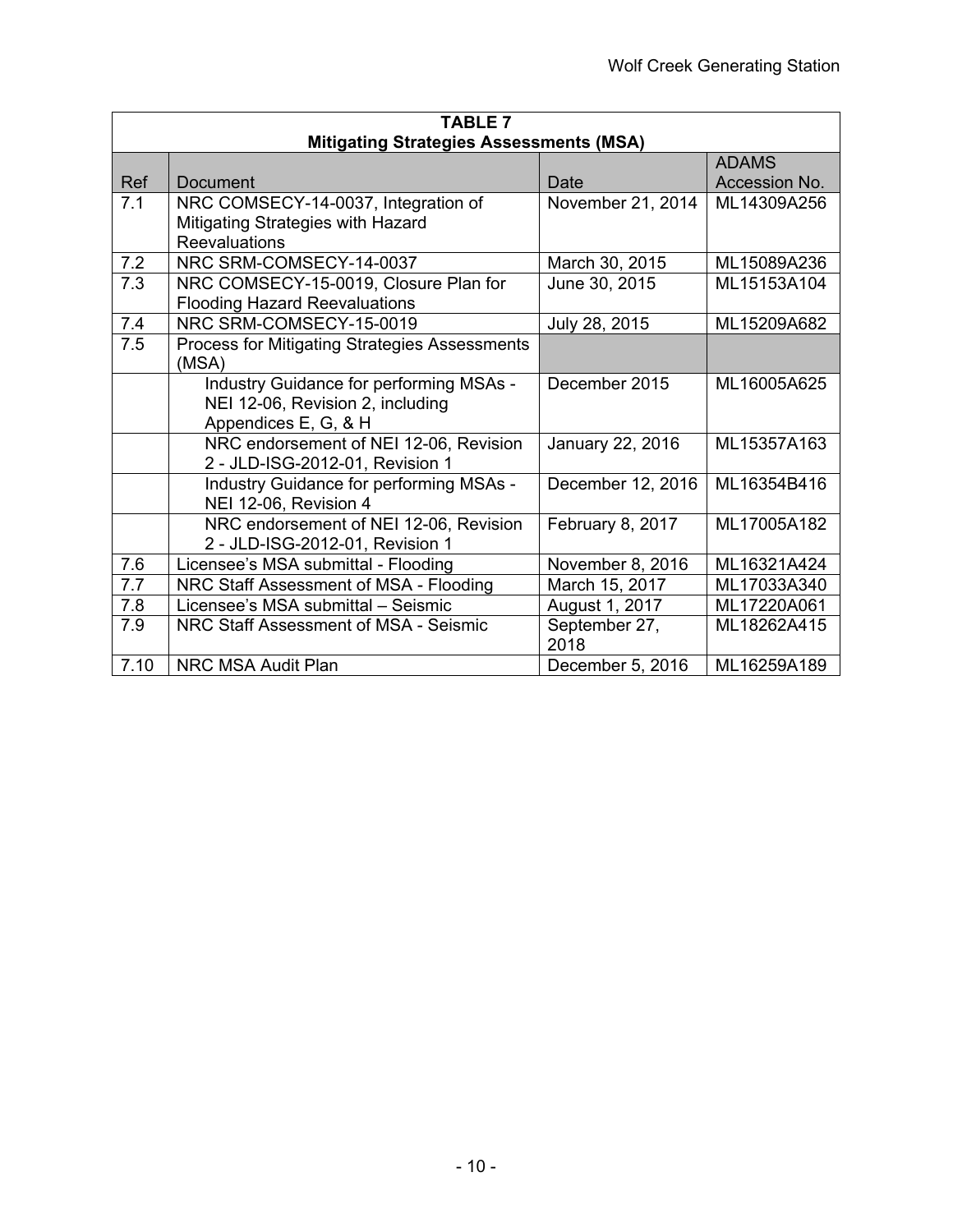| <b>TABLE 8</b><br>Request for Information under Title 10 of the Code of Federal Regulations, Section<br>50.54(f), Enclosure 3: Recommendation 2.3 Seismic Walkdown |                                                                                         |                   |                               |
|--------------------------------------------------------------------------------------------------------------------------------------------------------------------|-----------------------------------------------------------------------------------------|-------------------|-------------------------------|
| Ref                                                                                                                                                                | Document                                                                                | Date              | <b>ADAMS</b><br>Accession No. |
| 8.1                                                                                                                                                                | Industry Seismic Walkdown Guidance with<br>NRC endorsement letter - EPRI 1025286        | May 31, 2012      | ML12188A031                   |
| 8.2                                                                                                                                                                | NRC letter endorsing EPRI 1025286                                                       | May 31, 2012      | ML12145A529                   |
| 8.3                                                                                                                                                                | Licensee Seismic Hazard Walkdown Report<br>Package                                      | November 27, 2012 | ML123420431                   |
| 8.4                                                                                                                                                                | NRC Inspection of Seismic Walkdowns                                                     |                   |                               |
|                                                                                                                                                                    | NRC TI 2515/188                                                                         | July 6, 2012      | ML12156A052                   |
|                                                                                                                                                                    | NRC Integrated Inspection Report 2013-<br>002 (TI 2515/188 inspection results)          | May 6, 2013       | ML13126A250                   |
| 8.5                                                                                                                                                                | Licensee delayed items seismic walkdown<br>report Package                               | June 20, 2013     | ML131770284                   |
| 8.6                                                                                                                                                                | NRC Staff Assessment of Seismic Walkdown<br>Report (includes subsequent walkdown items) | February 12, 2014 | ML14034A054                   |

| TABLE 9    |                                                                                                                                                   |                   |               |
|------------|---------------------------------------------------------------------------------------------------------------------------------------------------|-------------------|---------------|
|            | Request for Information under Title 10 of the Code of Federal Regulations, Section<br>50.54(f), Enclosure 4: Recommendation 2.3 Flooding Walkdown |                   |               |
|            |                                                                                                                                                   |                   | <b>ADAMS</b>  |
| <b>Ref</b> | Document                                                                                                                                          | Date              | Accession No. |
| 9.1        | Industry Flooding Walkdown Guidance - NEI                                                                                                         | May 31, 2012      | ML12173A215   |
|            | 12-07                                                                                                                                             |                   |               |
| 9.2        | NRC letter endorsing NEI 12-07                                                                                                                    | May 31, 2012      | ML12144A142   |
| 9.3        | Licensee Flooding Hazard Walkdown Report                                                                                                          |                   |               |
|            | Flooding Hazard Walkdown Report                                                                                                                   | November 27, 2012 | ML123400472   |
|            | package and any supplements                                                                                                                       |                   |               |
|            | Update to Flooding Hazard Walkdown                                                                                                                | January 28, 2014  | ML14035A225   |
|            | Report - APM Assessment                                                                                                                           |                   |               |
| 9.4        | NRC Inspection of Flooding Walkdowns                                                                                                              |                   |               |
|            | NRC TI 2515/187                                                                                                                                   | June 27, 2012     | ML12129A108   |
|            | NRC Integrated Inspection Report 2012-                                                                                                            | February 13, 2013 | ML13045A251   |
|            | 005 (TI 2515/187 inspection results)                                                                                                              |                   |               |
| 9.5        | NRC Staff Assessment of Flooding Walkdown                                                                                                         | May 13, 2014      | ML14136A171   |
|            | Report                                                                                                                                            |                   |               |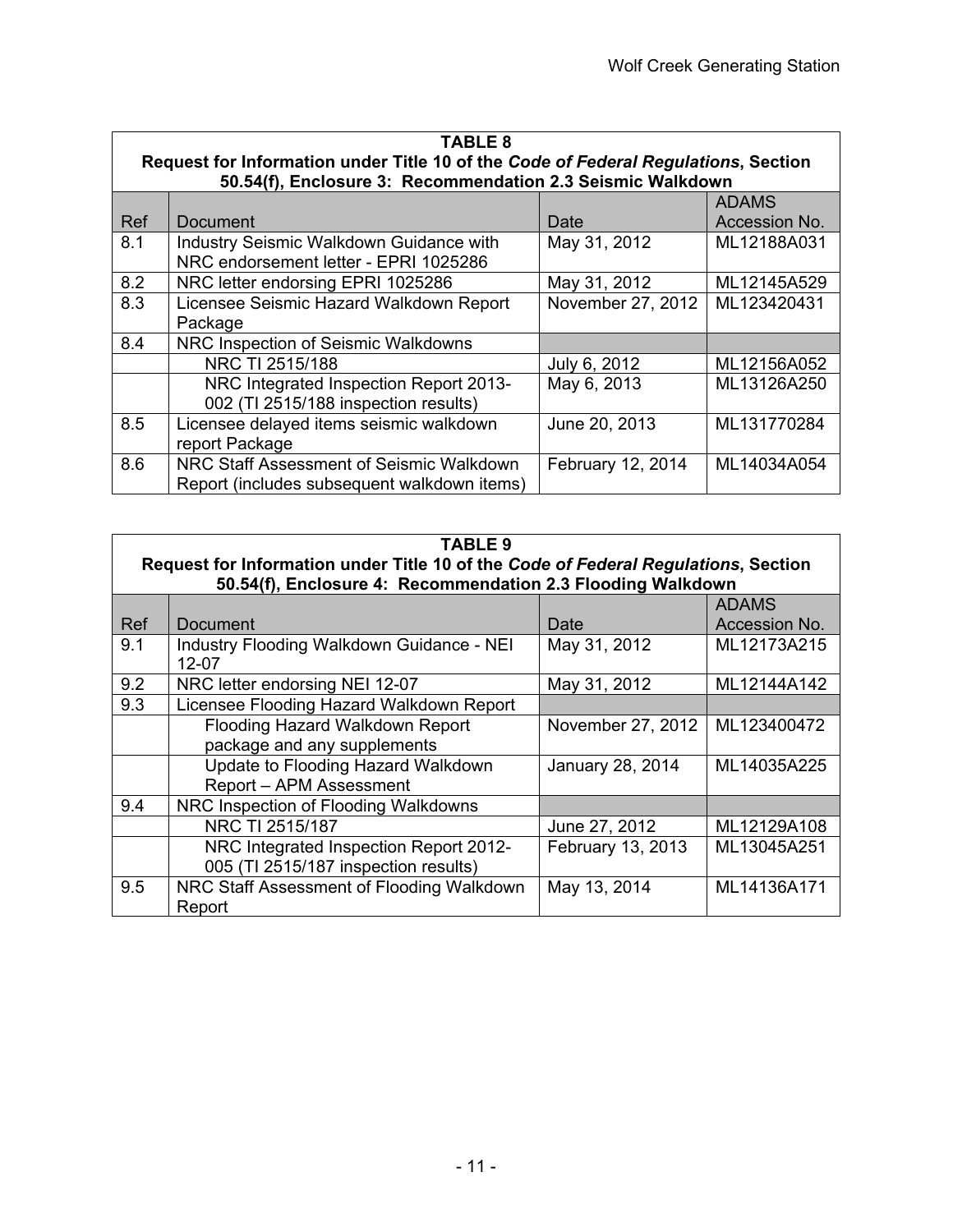| <b>TABLE 10</b>                                                                    |                                                                 |                     |               |  |  |  |
|------------------------------------------------------------------------------------|-----------------------------------------------------------------|---------------------|---------------|--|--|--|
| Request for Information under Title 10 of the Code of Federal Regulations, Section |                                                                 |                     |               |  |  |  |
| 50.54(f), Enclosure 5: Recommendation 9.3 Emergency Preparedness                   |                                                                 |                     |               |  |  |  |
| <b>Communications and Staffing</b><br><b>ADAMS</b>                                 |                                                                 |                     |               |  |  |  |
| Ref                                                                                | <b>Document</b>                                                 | Date                | Accession No. |  |  |  |
| 10.1                                                                               | <b>Guidance Documents</b>                                       |                     |               |  |  |  |
|                                                                                    | <b>Industry Guidance for Emergency</b>                          | May 2012            | ML12125A412   |  |  |  |
|                                                                                    | Preparedness staffing and                                       |                     |               |  |  |  |
|                                                                                    | communications - NEI 12-01                                      |                     |               |  |  |  |
|                                                                                    | NRC letter endorsing NEI 12-01                                  | May 15, 2012        | ML12131A043   |  |  |  |
| 10.2                                                                               | Wolf Creek 60 day response and proposed                         | May 9, 2012         | ML12138A012   |  |  |  |
|                                                                                    | alternative course of action                                    |                     |               |  |  |  |
| 10.3                                                                               | Wolf Creek 90 day response to                                   | June 6, 2012        | ML12165A579   |  |  |  |
|                                                                                    | communications and staffing information                         |                     |               |  |  |  |
|                                                                                    | requests                                                        |                     |               |  |  |  |
| 10.4                                                                               | NRC letter - status of 90-day response                          | July 26, 2012       | ML12206A220   |  |  |  |
| 10.5                                                                               | Licensee communications assessment and                          |                     |               |  |  |  |
|                                                                                    | implementation schedule                                         |                     |               |  |  |  |
|                                                                                    | <b>Communications assessment</b>                                | October 31, 2012    | ML12313A009   |  |  |  |
|                                                                                    | Supplement to communications                                    | February 26, 2013   | ML13072A090   |  |  |  |
|                                                                                    | assessment                                                      |                     |               |  |  |  |
| 10.6                                                                               | NRC staff assessment of licensee's                              | June 3, 2013        | ML13149A171   |  |  |  |
| 10.7                                                                               | communications assessment                                       |                     |               |  |  |  |
|                                                                                    | Licensee Phase 1 staffing assessment (multi-                    | <b>Not Required</b> | Not Required  |  |  |  |
| 10.8                                                                               | unit sites only)<br>NRC response to licensee's Phase 1 staffing | <b>Not Required</b> | Not Required  |  |  |  |
|                                                                                    | assessment                                                      |                     |               |  |  |  |
| 10.9                                                                               | Licensee Phase 2 staffing assessment                            | January 18, 2016    | ML16028A329   |  |  |  |
|                                                                                    | response                                                        |                     |               |  |  |  |
| 10.10                                                                              | NRC Phase 2 staff assessment response                           | March 22, 2016      | ML16075A362   |  |  |  |
| 10.11                                                                              | NRC Inspection of Licensee Responses to                         |                     |               |  |  |  |
|                                                                                    | EA-12-049, EA-12-051, and Emergency                             |                     |               |  |  |  |
|                                                                                    | Preparedness Information                                        |                     |               |  |  |  |
|                                                                                    | NRC TI 2515/191                                                 | December 23, 2015   | ML15257A188   |  |  |  |
|                                                                                    | NRC TI 2515/191 Inspection Report 2018-                         | March 23, 2018      | ML18082A107   |  |  |  |
|                                                                                    | 008                                                             |                     |               |  |  |  |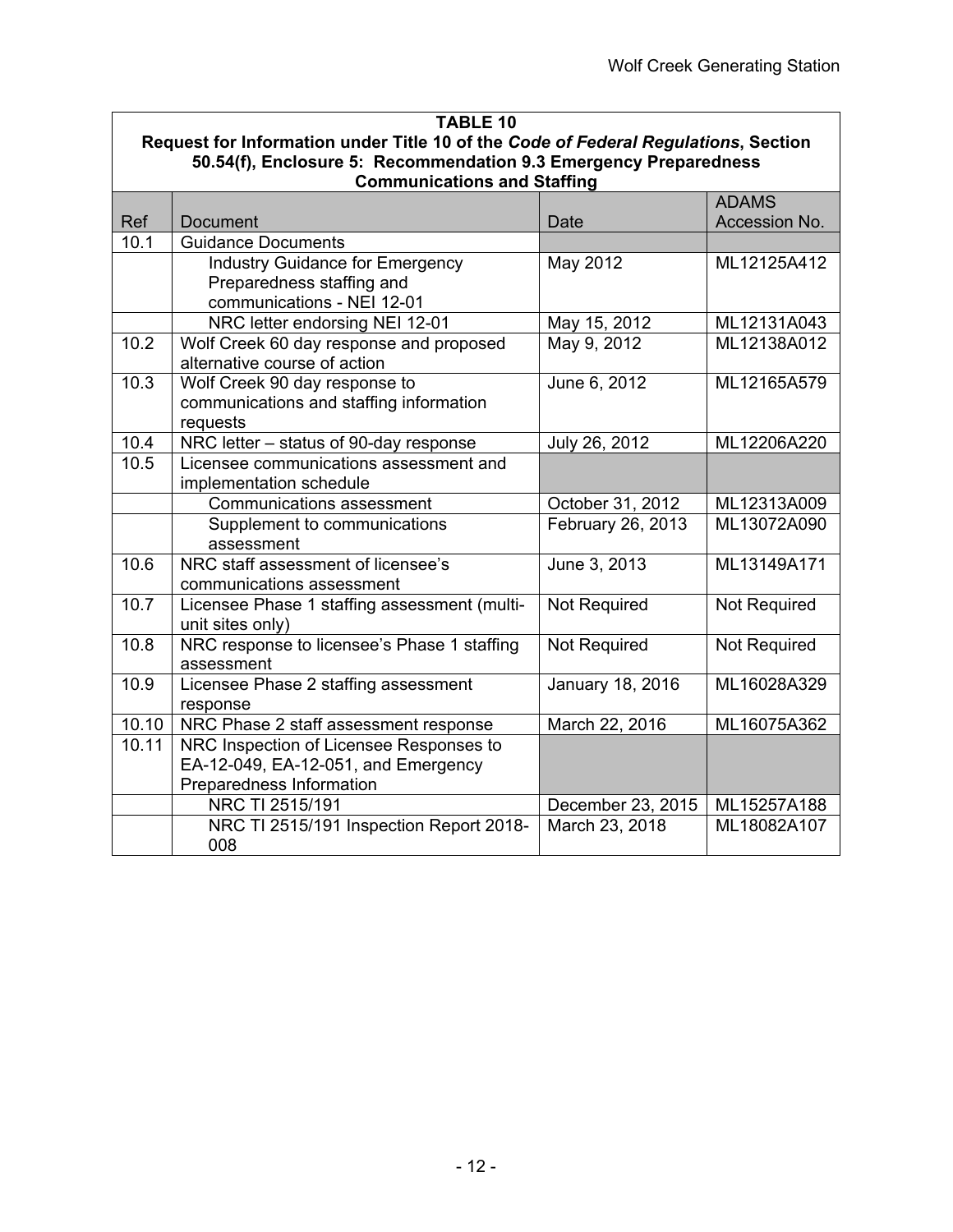| <b>TABLE 11</b> |                                                                          |                   |                               |  |  |
|-----------------|--------------------------------------------------------------------------|-------------------|-------------------------------|--|--|
|                 | Additional Licensee Commitments - SAMGs and Multisource Dose Assessments |                   |                               |  |  |
| Ref             | <b>Document</b>                                                          | Date              | <b>ADAMS</b><br>Accession No. |  |  |
|                 | <b>Update and Maintain SAMGs</b>                                         |                   |                               |  |  |
| 11.1            | SECY-15-0065: Proposed Rulemaking:                                       | April 30, 2015    | ML15049A201                   |  |  |
|                 | Mitigation of Beyond-Design-Basis Events                                 |                   |                               |  |  |
|                 | (RIN 3150-AJ49)                                                          |                   |                               |  |  |
| 11.2            | <b>SRM-SECY-15-0065</b>                                                  | August 27, 2015   | ML15239A767                   |  |  |
| 11.3            | NEI Letter describing industry initiative to                             | October 26, 2015  | ML15335A442                   |  |  |
|                 | update and maintain SAMGs                                                |                   |                               |  |  |
| 11.4            | <b>Site Commitment to Maintain SAMGs</b>                                 | December 14, 2015 | ML15357A036                   |  |  |
| 11.5            | NRC letter to NEI describing approach to                                 | February 23, 2016 | ML16032A029                   |  |  |
|                 | <b>SAMG</b> oversight                                                    |                   |                               |  |  |
| 11.6            | NRC Inspection Procedure 71111.18, "Plant                                |                   |                               |  |  |
|                 | Modifications"                                                           |                   |                               |  |  |
|                 | Revision effective January 1, 2017                                       | November 17, 2016 | ML16306A185                   |  |  |
|                 | Revision effective January 1, 2019                                       | November 19, 2018 | ML18176A157                   |  |  |
| 11.7            | NEI 14-01, "Emergency Response                                           | February 2016     | ML16224A619                   |  |  |
|                 | Procedures and Guidelines for Extreme                                    |                   |                               |  |  |
|                 | Events and Severe Accidents, Rev. 1                                      |                   |                               |  |  |
| 11.8            | <b>Multisource Dose Assessments</b>                                      |                   |                               |  |  |
|                 | NEI Letter: Industry survey and plan for<br>multiunit dose assessments   | January 28, 2013  | ML13028A200                   |  |  |
| 11.9            | NRC Letter to request additional information                             | February 27, 2013 | ML13029A632                   |  |  |
|                 | from NEI on multiunit dose assessment                                    |                   |                               |  |  |
|                 | capability                                                               |                   |                               |  |  |
| 11.10           | NEI Letter: Implementation of Multiunit Dose                             | March 14, 2013    | ML13073A522                   |  |  |
|                 | <b>Assessment Capability</b>                                             |                   |                               |  |  |
| 11.11           | Licensee Response Regarding the                                          | June 26, 2013     | ML13190A025                   |  |  |
|                 | Capability to Perform Multisource Offsite                                |                   |                               |  |  |
|                 | <b>Dose Assessment</b>                                                   |                   |                               |  |  |
| 11.12           | NRC Acknowledgement of Licensee Dose                                     | January 29, 2014  | ML13233A205                   |  |  |
|                 | <b>Assessment Submittals</b>                                             |                   |                               |  |  |
| 11.13           | COMSECY-13-0010                                                          | March 27, 2013    | ML12339A262                   |  |  |
| 11.14           | SRM-COMSECY-13-0010                                                      | April 30, 2013    | ML13120A339                   |  |  |
| 11.15           | NRC Inspection of Licensee Responses to                                  |                   |                               |  |  |
|                 | EA-12-049, EA-12-051, and Emergency                                      |                   |                               |  |  |
|                 | Preparedness Information                                                 |                   |                               |  |  |
|                 | NRC TI 2515/191                                                          | December 23, 2015 | ML15257A188                   |  |  |
|                 | NRC TI 2515/191 Inspection Report<br>2018-008                            | March 23, 2018    | ML18082A107                   |  |  |
| 11.16           | NEI 13-06, "Enhancements to Emergency                                    | February 2016     | ML16224A618                   |  |  |
|                 | Reponses Capabilities for Beyond Design                                  |                   |                               |  |  |
|                 | Basis Accidents and Events, Rev. 1                                       |                   |                               |  |  |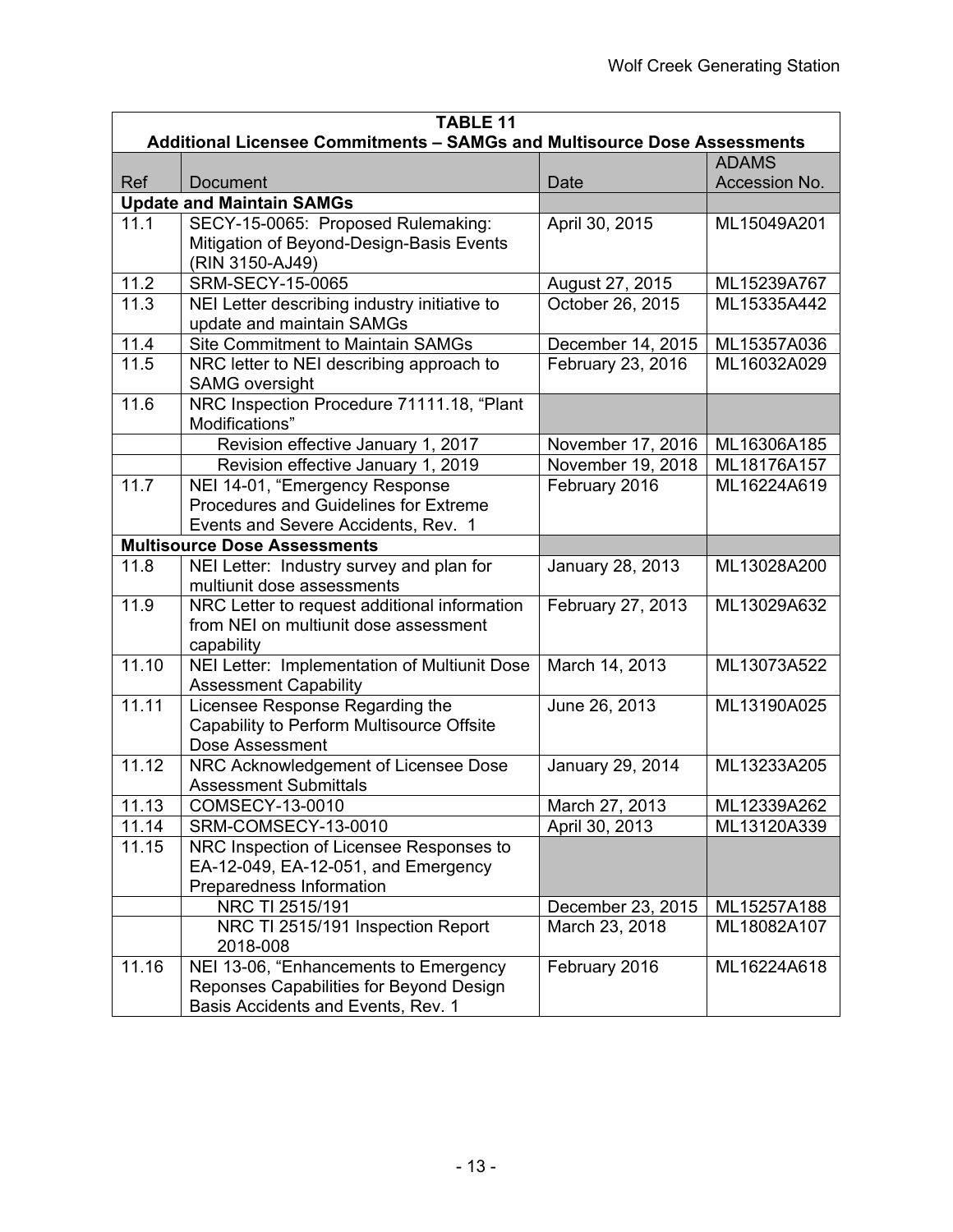| <b>TABLE 12</b>                                  |                                                                          |                   |               |  |  |  |
|--------------------------------------------------|--------------------------------------------------------------------------|-------------------|---------------|--|--|--|
| NRC Semi-Annual Status Reports to the Commission |                                                                          |                   |               |  |  |  |
|                                                  |                                                                          |                   | <b>ADAMS</b>  |  |  |  |
| Ref                                              | Document                                                                 | Date              | Accession No. |  |  |  |
| 12.1                                             | SECY-12-0025, Enclosure 8, "Proposed                                     | February 17, 2012 | ML12039A103   |  |  |  |
|                                                  | Orders and Requests for Information in                                   |                   |               |  |  |  |
|                                                  | Response to Lessons Learned from Japan's                                 |                   |               |  |  |  |
|                                                  | March 11, 2011, Great Tōhoku Earthquake<br>and Tsunami"                  |                   |               |  |  |  |
| 12.2                                             | SECY-12-0095 - Enclosure 1: Six-Month                                    | July 13, 2012     | ML12165A092   |  |  |  |
|                                                  | Status Update on Charter Activities - February                           |                   |               |  |  |  |
|                                                  | 2012 - July 2012                                                         |                   |               |  |  |  |
| 12.3                                             | SECY-13-0020 - Third 6-Month Status Update                               | February 14, 2013 | ML13031A512   |  |  |  |
|                                                  | on Response to Lessons Learned from                                      |                   |               |  |  |  |
|                                                  | Japan's March 11, 2011, Great Tohoku                                     |                   |               |  |  |  |
|                                                  | Earthquake and Subsequent Tsunami                                        |                   |               |  |  |  |
| 12.4                                             | SECY-13-0095 - Fourth 6-Month Status                                     | September 6, 2013 | ML13213A304   |  |  |  |
|                                                  | Update on Response to Lessons Learned                                    |                   |               |  |  |  |
|                                                  | from Japan's March 11, 2011, Great Tohoku                                |                   |               |  |  |  |
|                                                  | Earthquake and Subsequent Tsunami                                        |                   |               |  |  |  |
| 12.5                                             | SECY-14-0046 - Fifth 6-Month Status Update                               | April 17, 2014    | ML14064A520   |  |  |  |
|                                                  | on Response to Lessons Learned from                                      |                   |               |  |  |  |
|                                                  | Japan's March 11, 2011, Great Tohoku                                     |                   |               |  |  |  |
|                                                  | Earthquake and Subsequent Tsunami                                        |                   |               |  |  |  |
| 12.6                                             | SECY-14-0114 - Sixth 6-Month Status Update                               | October 21, 2014  | ML14234A498   |  |  |  |
|                                                  | on Response to Lessons Learned from                                      |                   |               |  |  |  |
|                                                  | Japan's March 11, 2011, Great Tohoku                                     |                   |               |  |  |  |
|                                                  | Earthquake and Subsequent Tsunami                                        |                   |               |  |  |  |
| 12.7                                             | SECY-15-0059 - Seventh 6-Month Status                                    | April 9, 2015     | ML15069A444   |  |  |  |
|                                                  | Update on Response to Lessons Learned                                    |                   |               |  |  |  |
|                                                  | from Japan's March 11, 2011, Great Tohoku                                |                   |               |  |  |  |
| 12.8                                             | Earthquake and Subsequent Tsunami<br>SECY-15-0128: Eighth 6-Month Status | October 14, 2015  | ML15245A473   |  |  |  |
|                                                  | Update on Response to Lessons Learned                                    |                   |               |  |  |  |
|                                                  | from Japan's March 11, 2011, Great Tohoku                                |                   |               |  |  |  |
|                                                  | Earthquake and Subsequent Tsunami                                        |                   |               |  |  |  |
| 12.9                                             | SECY-16-0043: Ninth 6 Month Status Update                                | April 5, 2016     | ML16054A255   |  |  |  |
|                                                  | on Response to Lessons Learned from                                      |                   |               |  |  |  |
|                                                  | Japan's March 11, 2011, Great Tohoku                                     |                   |               |  |  |  |
|                                                  | Earthquake and Subsequent Tsunami                                        |                   |               |  |  |  |
| 12.10                                            | SECY-17-0016: Status of Implementation of                                | January 30, 2017  | ML16356A084   |  |  |  |
|                                                  | Lessons Learned from Japan's March 11,                                   |                   |               |  |  |  |
|                                                  | 2011, Great Tohoku Earthquake and                                        |                   |               |  |  |  |
|                                                  | Subsequent Tsunami                                                       |                   |               |  |  |  |